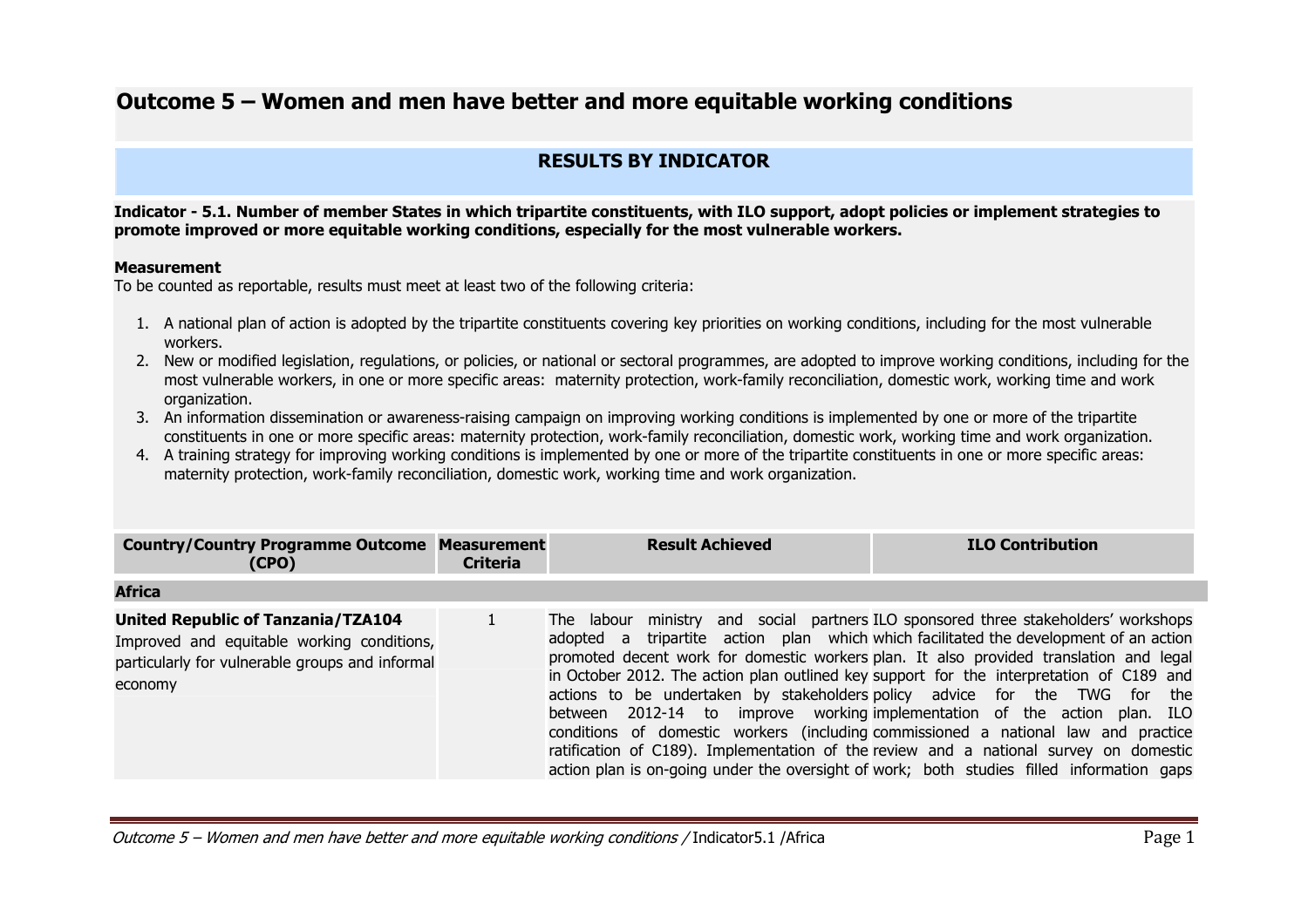|                                                                                        |              | a tripartite working group (TWG).                                                                    | about the conditions of domestic workers,<br>required by the TWG to carry out the<br>remainder of its action plan.                                                                                                                                                                                                                                                                                                                                                                                                                                                                                                                                                                                                                                         |
|----------------------------------------------------------------------------------------|--------------|------------------------------------------------------------------------------------------------------|------------------------------------------------------------------------------------------------------------------------------------------------------------------------------------------------------------------------------------------------------------------------------------------------------------------------------------------------------------------------------------------------------------------------------------------------------------------------------------------------------------------------------------------------------------------------------------------------------------------------------------------------------------------------------------------------------------------------------------------------------------|
|                                                                                        | 3            | of ways to access their rights, and raised conducted a training<br>December 2012 and September 2013. | Trade Union Congress of Tanzania (TUCTA) ILO provided financial support and technical<br>and the Conservation, Hotels, Domestic and inputs related to C189 and domestic work for<br>Allied Workers Union (CHODAWU) familiarized both awareness-raising campaigns. In July<br>domestic workers with C189, informed them 2013, ILO financed a media specialist who<br>workshop, for<br>public awareness about domestic workers' CHODAWU and other social partners, on the<br>rights through awareness raising campaigns in design of a strategic media campaign on<br>domestic work and on preparation of<br>campaign materials; this workshop prepared<br>CHODAWU representatives for the launch of<br>its awareness raising campaign in September<br>2013. |
| Zambia/ZMB134<br>Improved working conditions,<br>particularly for vulnerable<br>groups | $\mathbf{1}$ | The labour ministry and social partners ILO<br>March 2013.                                           | presentations on<br>gave<br>maternity<br>adopted a tripartite action plan on the protection (MP), based on the contents of the<br>ratification of C183 during a National ILO's Maternity Protection Resource Package<br>Tripartite Dialogue on Maternity Protection in (MPRP) and other sources, during the<br>National Tripartite Dialogue on MP. The<br>adopted action plan reflected ILO policy<br>recommendations on funding MP benefits in<br>line with ILO C183. ILO also provided financial<br>support for the Dialogue's organization.                                                                                                                                                                                                             |
|                                                                                        | 3            | The Government of Zambia, with the support ILO and ITC-Turin trained<br>Protection in 2013.          | tripartite<br>of the First Lady, raised awareness about the constituents based on the ILO's MPRP during<br>importance of maternity protection and the 2011 Gender Academy in Turin and the<br>promoted ratification of C183 during a high National Training Workshop on MP in June<br>level National Tripartite Dialogue on Maternity 2012. Both trainings raised key national<br>stakeholders' awareness about the need to<br>improve MP for vulnerable workers.                                                                                                                                                                                                                                                                                          |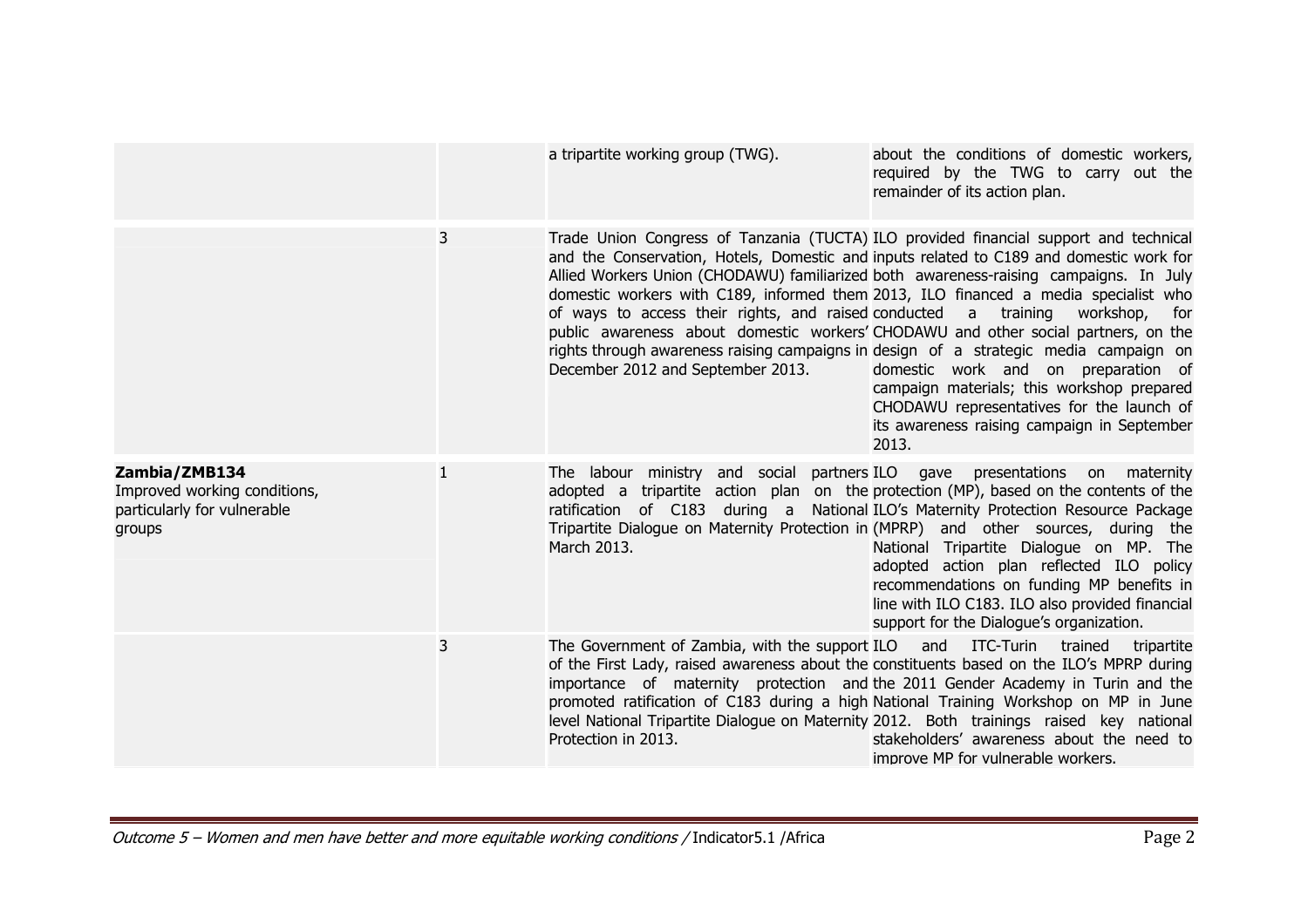### Federation of Free Trade Unions (FFTUZ) and

 United House and Domestic Workers Union ILO supported awareness raising efforts (UHDWUZ) raised awareness among domestic conducted by ZFE and UHDWUZ by providing workers' about their rights through them with technical inputs on domestic work, information dissemination. Zambia Federation and C189. ILO also invited Zambia to share its of Employers (ZFE), trade unions, and civil code of conduct at one of the ILO's regionalsociety organizations raised awareness about knowledge sharing forums held in Cairo; good employment practices through participation in the knowledge sharing forum distribution of a Code of Conduct for enhanced the capacity of participants, Employers of Domestic Workers; this was including those from Zambia, by informing distributed in greater numbers than expected them about on-going developments in the (5000 instead of 3000 copies). sector.

4 In April 2013, ZFE trained employees in 23 ILO participated in a training organized by "maid centres" in Lusaka and Ndola on: ZFE and provided some financial support for the maid centre training. During the training,national regulations, good management practices, C189, and the code of ZFE and the Ministry of Labour shared conduct for employers of domestic workers. information about the Code of Conduct and Trainings enhanced the capacity of maid statutory mechanisms in place, the ILO centres to continue progress towards presented information about C189. improving conditions of work for domestic workers.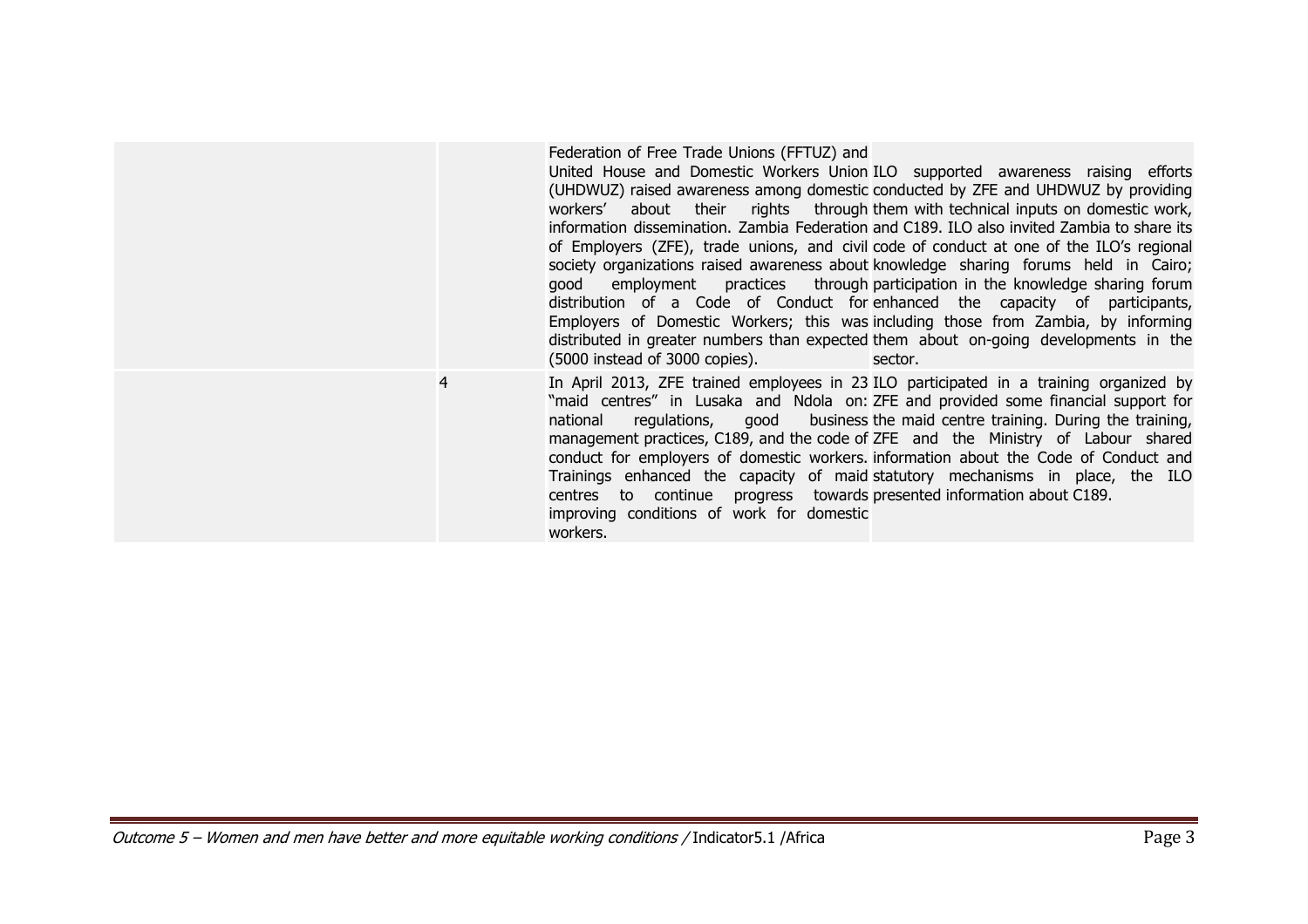| пы и осисо                                                                                                                                                            |                |                                                                                                                                                                                                                                                                                                                                                                                                                                                                                                                                                                                                                                                                                                                                                                                                  |                                                                                                                                                                                                                                                                                                                                                                                                                                                                                                                                                                                                                                           |
|-----------------------------------------------------------------------------------------------------------------------------------------------------------------------|----------------|--------------------------------------------------------------------------------------------------------------------------------------------------------------------------------------------------------------------------------------------------------------------------------------------------------------------------------------------------------------------------------------------------------------------------------------------------------------------------------------------------------------------------------------------------------------------------------------------------------------------------------------------------------------------------------------------------------------------------------------------------------------------------------------------------|-------------------------------------------------------------------------------------------------------------------------------------------------------------------------------------------------------------------------------------------------------------------------------------------------------------------------------------------------------------------------------------------------------------------------------------------------------------------------------------------------------------------------------------------------------------------------------------------------------------------------------------------|
| Lebanon/LBN151<br>Rights at work protected for domestic workers<br>through the development and enforcement<br>of legislative and policy framework in line with<br>ILS | $\mathbf{1}$   | Tripartite members of the Project Advisory ILO led implementation of the PROWD project<br>Committee (PAC) for the Action Programme and served as the secretariat for the PAC.<br>for Protecting the Rights of Women Migrant PROWD is an EU-funded ILO project.<br>Domestic Workers (PROWD) adopted a<br>tripartite work plan in June 2013 which ILO enhanced ambassadors' and labour<br>promoted decent work for women migrant attachés' understanding<br>domestic workers.                                                                                                                                                                                                                                                                                                                      | international<br>of<br>standards related to migrant domestic<br>workers and strengthened the Government's<br>capacity to protect these workers during a<br>workshop held in May 2013.                                                                                                                                                                                                                                                                                                                                                                                                                                                     |
|                                                                                                                                                                       | $\overline{2}$ | The Syndicate of Owners of Recruitment ILO provided technical advice to SORAL which<br>Agencies in Lebanon (SORAL) adopted a Code it incorporated into the development of its<br>of Conduct and Monitoring mechanism for the Code of Conduct.<br>recruitment of domestic workers in 2012.<br>The National Federation of Workers' and services provided by NGOs to<br>Employers' Unions in Lebanon (FENASOL) domestic<br>developed a new referral mechanism, in guided PROWD's interventions, which included<br>collaboration with NGOs, through which participatory action research. Specifically, the<br>domestic workers' grievances can<br>addressed.<br>FENASOL established a Founding Committee The participatory action research (led by ILO's<br>for Migrant Domestic Workers in Lebanon. | ILO published a report which mapped the<br>migrant<br>workers.<br><b>This</b><br>report<br>be mapping report identified<br>NGOs<br>the<br>that would took part in the participatory<br>action research with FENASOL and MDWs.<br>PROWD) built synergies between NGOs,<br>unions, and domestic workers. The ILO<br>initiated and facilitated numerous coordination<br>meetings between<br>the three<br>parties<br>(FENASOL, NGOs, and MDWs) during 2013.<br>Those meetings and the participation of<br>volunteers from FENASOL, NGOs, and MDWs<br>during the workshops held in June-July 2013<br>strengthened the synergy which led to the |

**Arab States**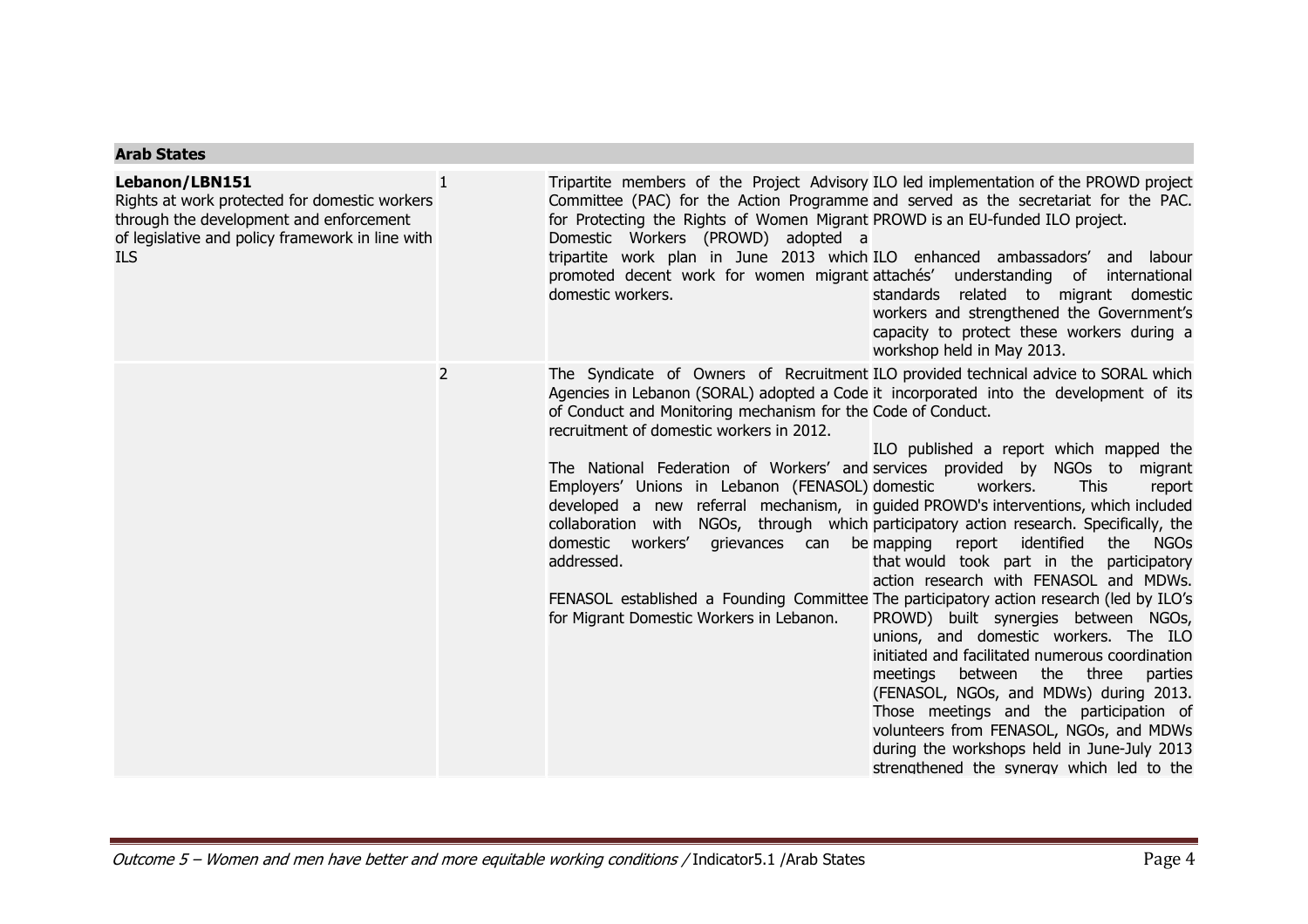|                | development of a referral mechanism.<br>Migrant domestic workers, who participated in<br>the aforementioned research, volunteered to<br>serve on the Founding Committee which met<br>for the first time during August 2013 and<br>which was facilitated by the ILO.                                                                                                                                                                                                                                                                                                                                                                                                                                                                                                                                                                                                                                                                                                                                                            |
|----------------|--------------------------------------------------------------------------------------------------------------------------------------------------------------------------------------------------------------------------------------------------------------------------------------------------------------------------------------------------------------------------------------------------------------------------------------------------------------------------------------------------------------------------------------------------------------------------------------------------------------------------------------------------------------------------------------------------------------------------------------------------------------------------------------------------------------------------------------------------------------------------------------------------------------------------------------------------------------------------------------------------------------------------------|
| 3              | SORAL raised awareness about the newly ILO subcontracted Caritas' Lebanon Migrant<br>created Code of Conduct and the rights of Centre (CLMC) which designed the awareness<br>migrant domestic workers through an-raising trainings for private employment<br>awareness raising campaign conducted in agencies (PEA), in collaboration with SORAL.<br>December 2012. It targeted 100 recruitment The ILO, in collaboration with the Office of<br>the High Commissioner for Human Rights<br>agencies.<br>(OHCHR), offered technical advice to Caritas<br>FENASOL disseminated a press release noting and SORAL on how best to design those<br>the demands of 60 migrant domestic workers trainings. ILO selected CLMC as a partner<br>governments, private employment because of the MoU which linked it to SORAL,<br>to<br>agencies, employers, and the community.<br>and because CLMC centres could serve as<br>training locales across Lebanon.<br>ILO facilitated the session during which the<br>press release was written. |
| $\overline{4}$ | FENASOL enhanced understanding of the ILO conceptualized the participatory action<br>working and living conditions of migrant research with FENASOL, NGOs, and MDWs -<br>domestic workers and the size of their which included the workshops. It also funded<br>contribution to the Lebanese economy with the workshops<br>and<br>coordinated<br>their<br>women migrant domestic workers, NGOs, and implementation. ILO staff further served as<br>union members during a series of workshops resource persons during the workshops.<br>it held in June-July 2013.                                                                                                                                                                                                                                                                                                                                                                                                                                                             |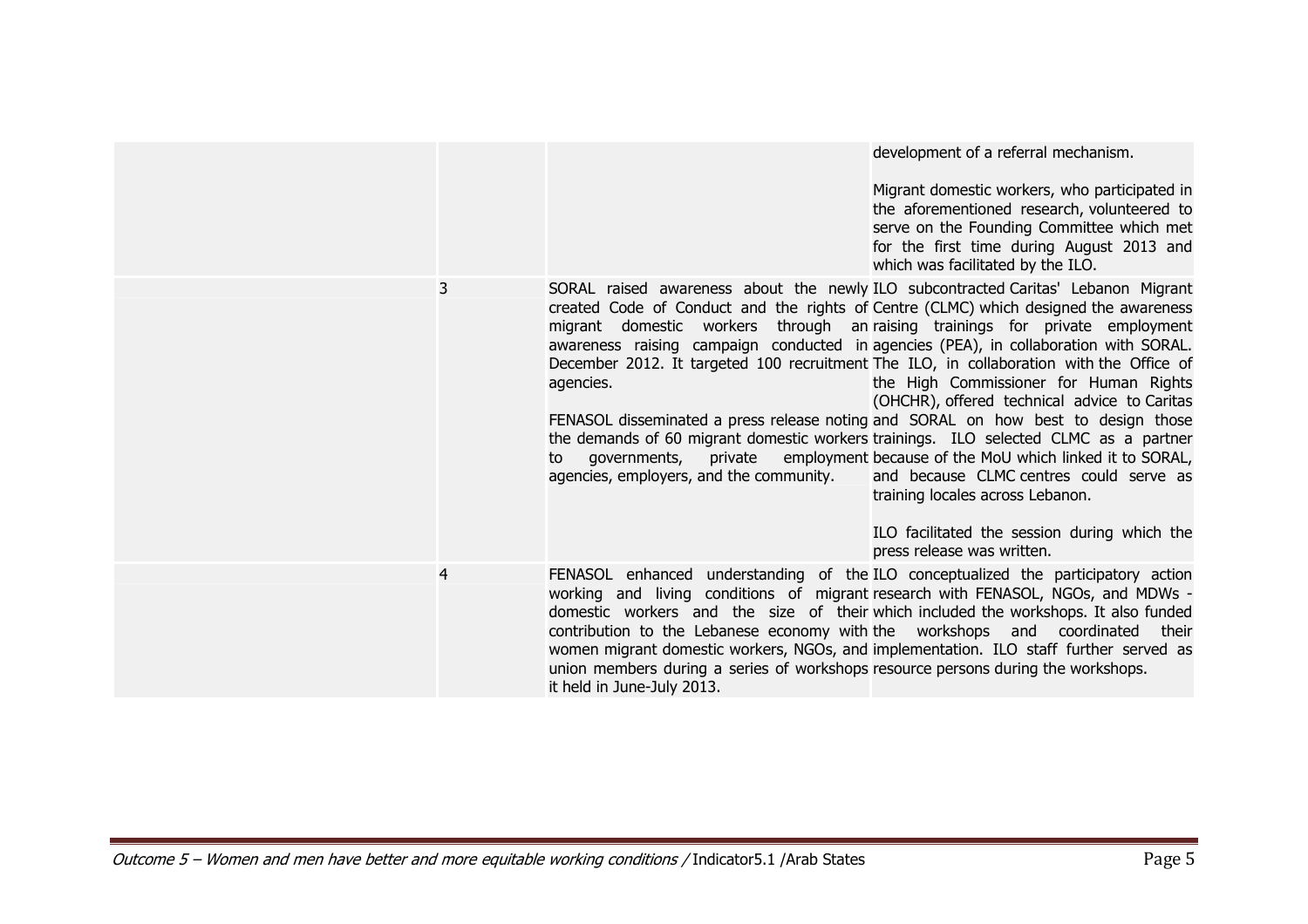| <b>Asia and the Pacific</b>                                                                                                       |                |                                                                                                                                                                                                                                                                                                                                                                                                                                                                                                                                                                                                                                                                                                                                                                                                                                                                                                                                                                                                                     |                                                                                                                                                                                                                                                                                                                                                                                                                                                                                                                                                                                                                |
|-----------------------------------------------------------------------------------------------------------------------------------|----------------|---------------------------------------------------------------------------------------------------------------------------------------------------------------------------------------------------------------------------------------------------------------------------------------------------------------------------------------------------------------------------------------------------------------------------------------------------------------------------------------------------------------------------------------------------------------------------------------------------------------------------------------------------------------------------------------------------------------------------------------------------------------------------------------------------------------------------------------------------------------------------------------------------------------------------------------------------------------------------------------------------------------------|----------------------------------------------------------------------------------------------------------------------------------------------------------------------------------------------------------------------------------------------------------------------------------------------------------------------------------------------------------------------------------------------------------------------------------------------------------------------------------------------------------------------------------------------------------------------------------------------------------------|
| China/CHN301<br>Equal opportunities and treatment in the<br>labour market, with improved and more<br>equitable working conditions | $\overline{2}$ | In April 2012, the Government adopted the new ILO prepared policy recommendations on how<br>National Provisions on Labour Protection for to improve national legislation on labour<br>Women Workers which: extended maternity protection for women workers and shared<br>leave from 90 to 98 days, provided a one hour these recommendations with the national<br>breastfeeding break for women returning from legislative agency, tripartite constituents and<br>maternity leave, allowed for a cash benefit paid other social partners. The social partners<br>by maternity insurance or enterprise, required widely applied the ILO recommendations in<br>enterprises with a large percentage of female their comments submitted to the Government<br>employees to establish a breastfeeding room, regarding the revision of the National<br>prohibited salary reduction or termination during Provisions on Labour Protection for Women<br>pregnancy, maternity leave, or the breastfeeding Workers.<br>period. | As part of the ILO-China technical workshop<br>on wage regulation in September 2010, the<br>ILO presented an information note on ILO<br>Standards for wage payment in the context of<br>maternity leave.<br>Following the adoption of the National<br>Provisions on Labour Protection for Women<br>Workers, the ILO and the ACFTU organised a<br>tripartite seminar in December 2012 and<br>discussed implementation of the "Provisions".<br>During the seminar, the ILO presented policy<br>recommendations and is currently assisting<br>ACFTU in the<br>development of<br>the<br>implementation guidelines. |
|                                                                                                                                   | 3              | The ACFTU raised awareness about maternity ILO provided financial support for the<br>protection by translating the ILO Maternity translation and dissemination of the ILO MPRP<br>Protection Resource Package for use in training which trade unions used for training and<br>and advocacy related activities.                                                                                                                                                                                                                                                                                                                                                                                                                                                                                                                                                                                                                                                                                                      | advocacy activities, the production of the Q&A<br>brochure on MP and the production of the                                                                                                                                                                                                                                                                                                                                                                                                                                                                                                                     |
|                                                                                                                                   |                |                                                                                                                                                                                                                                                                                                                                                                                                                                                                                                                                                                                                                                                                                                                                                                                                                                                                                                                                                                                                                     |                                                                                                                                                                                                                                                                                                                                                                                                                                                                                                                                                                                                                |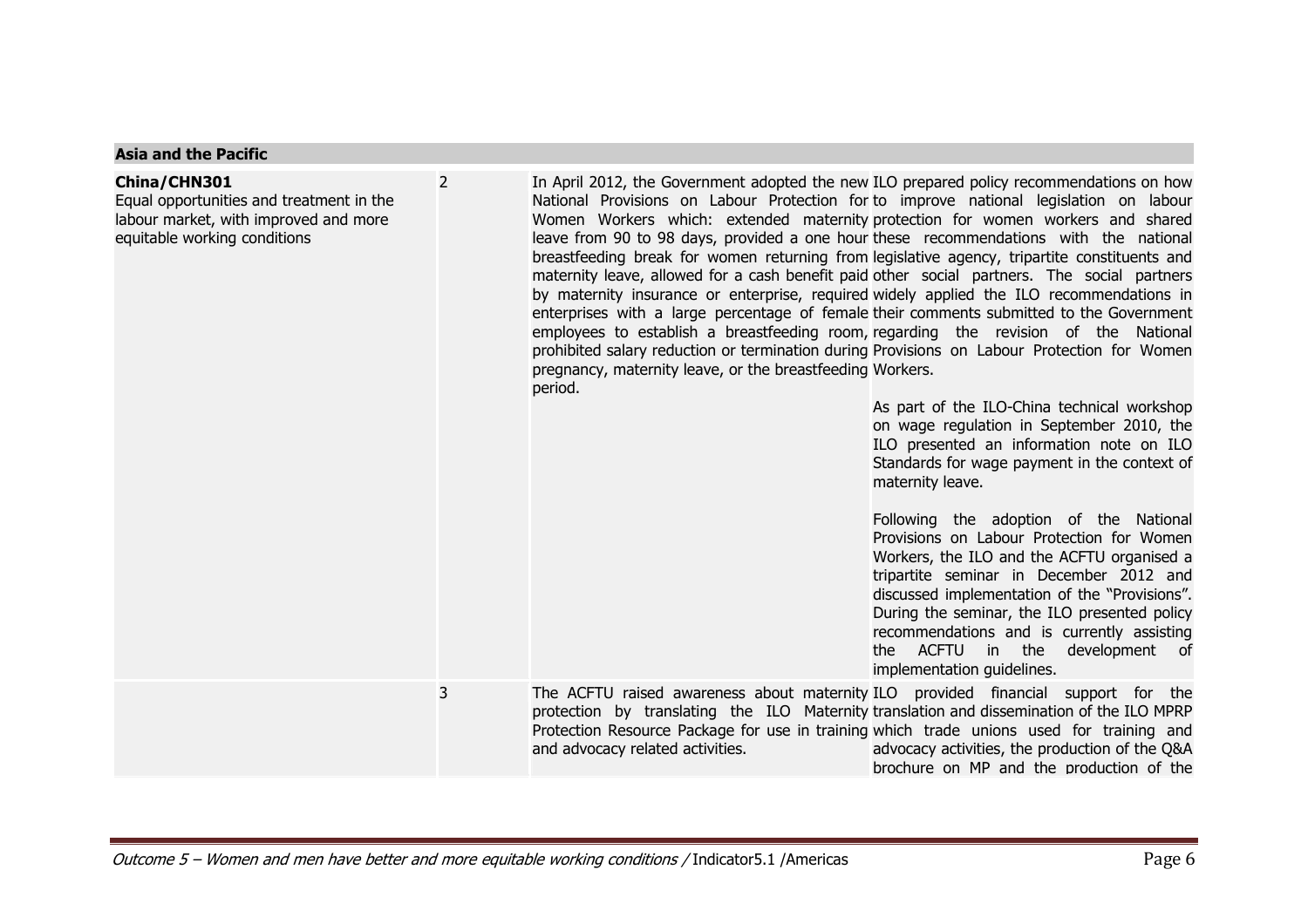|                                                                                                                                     |                | Trade Unions of Wuding (a county in the demonstrative video. The ILO provided<br>Yunnan province) increased awareness and training for trade unions based on the MPRP<br>capacity of local stakeholders, in relation to to enhance their capacity to promote<br>maternity protection, through its development of maternity protection. More than 300 people<br>a brochure on maternity protection, production were trained using the MPRP over different<br>of a video which demonstrated how maternity training activities.<br>protection could be achieved, and through its<br>with employers to support<br>negotiations<br>breastfeeding at the workplace.                                                                                                                                                                                                                                                                                                                                                                                                                                                                                                                                                                                                                                                                                                                                                                                                                                       |
|-------------------------------------------------------------------------------------------------------------------------------------|----------------|-----------------------------------------------------------------------------------------------------------------------------------------------------------------------------------------------------------------------------------------------------------------------------------------------------------------------------------------------------------------------------------------------------------------------------------------------------------------------------------------------------------------------------------------------------------------------------------------------------------------------------------------------------------------------------------------------------------------------------------------------------------------------------------------------------------------------------------------------------------------------------------------------------------------------------------------------------------------------------------------------------------------------------------------------------------------------------------------------------------------------------------------------------------------------------------------------------------------------------------------------------------------------------------------------------------------------------------------------------------------------------------------------------------------------------------------------------------------------------------------------------|
| <b>Philippines/PHL132</b><br>National legal framework on<br>domestic workers adopted and capacities for<br>implementation developed | $\mathbf{1}$   | The Tripartite Working Group (TWG) developed ILO provided financial support, technical<br>a national action plan which promoted effective inputs on C189 and helped to facilitate the<br>implementation of C189 and the new law on TWG's Planning Session in November 2012.<br>domestic workers. The plan served as a strategic As a result of transitional changes, the ILO<br>framework for joint and separate actions of the also served<br>as the TWG's technical<br>members of the TWG.<br>Secretariat. In preparation for the ratification<br>of C189, the TWG considered some of the<br>Three trade unions, together with the Center for technical inputs provided by the ILO in the<br>Migrant Advocacy (CMA), convened a subgroup formulation of the national action plan.<br>of the Domestic Work TWG (known as All<br>Workers DWTWG) and adopted a common In consultation with the three national trade<br>strategic framework and action plan for unions, the ILO financed a consultant who<br>organizing domestic workers in the Philippines. drafted a strategic plan to organize domestic<br>As a result of its formation, a Domestic Workers workers. The plan established a coordinated<br>Centre, responsible for coordinating trade union approach to the organization of domestic<br>activities for domestic workers, was established. workers across the trade unions. The<br>consultant's work guided the decision of the<br>DWTWG to establish a Domestic Workers<br>Centre. |
|                                                                                                                                     | $\overline{2}$ | The Government ratified C189 in September ILO participated in and provided policy advice<br>2012 and enacted a national law on domestic in support of the national law during<br>workers (Republic Act 10361) in January 2013. committee hearings in both the Senate and<br>It also approved the final implementing rules the Lower House up to the Bicameral                                                                                                                                                                                                                                                                                                                                                                                                                                                                                                                                                                                                                                                                                                                                                                                                                                                                                                                                                                                                                                                                                                                                       |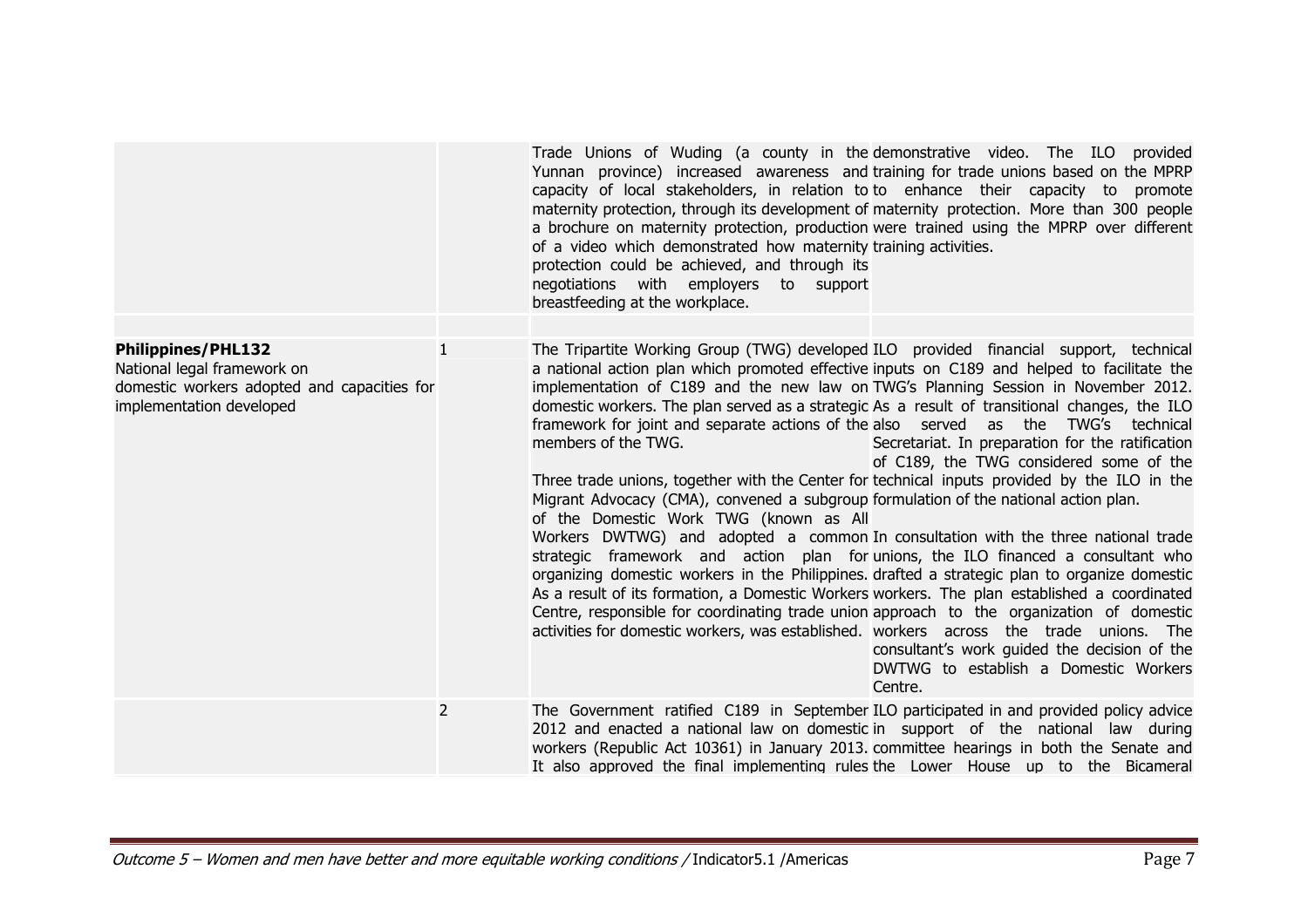|                                                                                                             |                | and regulations for the law in May 2013.                                                                                                                                                                                                                                                                                                                                                                                                                                                                                                                                                                                                                                                                                                             | Committee sessions. ILO staff also served as<br>resource persons during national, island-wide,<br>and<br>sectoral<br>consultations<br>on<br>the<br>Implementing Rules and Regulations of the<br>Domestic Workers Act. In addition, the ILO<br>co-financed some of the consultations.<br>Ratification of C189 reflected consideration for<br>ILO policy advice in national policy design. |
|-------------------------------------------------------------------------------------------------------------|----------------|------------------------------------------------------------------------------------------------------------------------------------------------------------------------------------------------------------------------------------------------------------------------------------------------------------------------------------------------------------------------------------------------------------------------------------------------------------------------------------------------------------------------------------------------------------------------------------------------------------------------------------------------------------------------------------------------------------------------------------------------------|------------------------------------------------------------------------------------------------------------------------------------------------------------------------------------------------------------------------------------------------------------------------------------------------------------------------------------------------------------------------------------------|
|                                                                                                             | 3              | The TWG raised awareness about the law by ILO participated in the TWG which established<br>addressing public inquiries, and public reactions the communication strategy and advocacy<br>and concerns regarding the provisions of the plan. ILO financed a consultant who drafted a<br>domestic workers law. TWG members appeared resource guide for advocates of domestic<br>as media guests on TV, the radio, and via social workers and a FAQ on domestic workers.<br>media. The Employers' Confederation of the<br>Philippines (ECOP) also drafted a primer<br>explaining "What household employers should<br>know and do" in order to improve household<br>employers of their responsibilities.                                                  |                                                                                                                                                                                                                                                                                                                                                                                          |
|                                                                                                             | $\overline{4}$ | Trade<br>domestic<br>workers,<br>unions,<br>representatives of employers devised and Decent Work for Domestic Work in June 2013.<br>implemented respective training plans which The training trained 27 participants and<br>promoted compliance with the domestic workers resulted in the creation of training plans<br>law; constituents trained their respective specific to each individual constituent group's<br>members during orientation sessions organized needs.<br>for each constituent's respective staff and for<br>the personnel and members, of the SSS,<br>Philhealh, Pag-IBIG, and in the barangays, who<br>are responsible for compliance with the domestic<br>workers law and registration, and enrolment of<br>domestic workers. | and ILO carried out a Training of Trainers on                                                                                                                                                                                                                                                                                                                                            |
| India/IND127<br>Enhanced<br>national<br>capacities<br>in<br>developing/implementing<br>policy, legal<br>and | $\overline{2}$ | The<br>Government<br>adopted<br>the<br>Women<br><b>Harassment</b><br>of l<br>(Prevention, Prohibition, and Redressal) Act in during the Inter-Ministerial Tripartite Task                                                                                                                                                                                                                                                                                                                                                                                                                                                                                                                                                                            | Sexual ILO advocated for the inclusion of domestic<br>at Workplace workers under the new sexual harassment law                                                                                                                                                                                                                                                                           |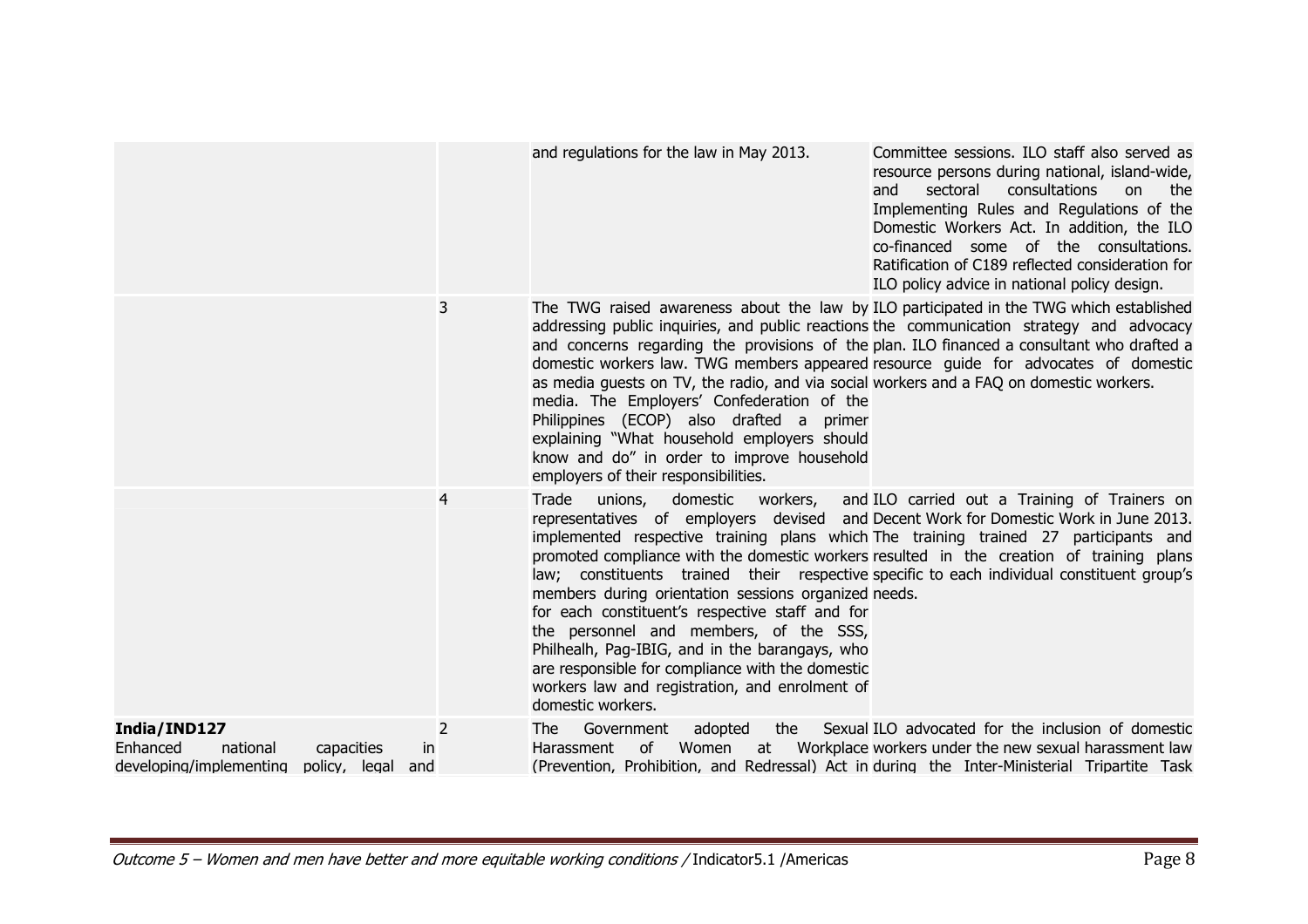other measures/programmes that are aimed at making decent work a reality for women and vulnerable workers, with particular focus on domestic workers

March 2013, which included domestic workers. Force on Gender Equality in the World of Work's meeting in March 2012. It also commented on the draft legislation prior to its adoption. The new legislation reflected these recommendations through the law's inclusion of domestic workers.

> ILO prepared a step-by-step implementation guide for stakeholders regarding the sexual harassment law and gave training to tripartite constituents on how to address sexual harassment issues. The guide and the training raised awareness about the new legislation to improve its implementation.

3 National trade unions (Indian National Trade The ILO provided financial support and Union Congress, All India Trade Union Congress, technical inputs for the trade-unions Bhartiya Mazdoor Sangh, and the Trade Union campaigns. The ILO also commissioned 9 Coordination Centre) sensitized their affiliates case studies looking at minimum wage setting and state-based representatives to the working practices and the Rashtriya Swasthya Bima conditions, rights, and minimum wages of Yojana (RSBY – national health insurance domestic workers through awareness raising programme) extension to domestic workers in campaigns. For example, a Trade Union (TU) various States. The ILO disseminated Women's Committee Workshop was held in information from the case studies during the March 2012; it brought together representatives Hyderabad workshop which enhanced from five national trade unions to work on issues related to domestic work (40 participants from weaknesses and strengths of the two policies; 11 different states). Another workshop on the information stimulated interest among organizing domestic workers was held in both state labour departments and trade Bangalore in April 2013 (50 participants). The unions. Trade Union Coordination Centre also held a workshop in Hyderabad in July 2013. the understanding of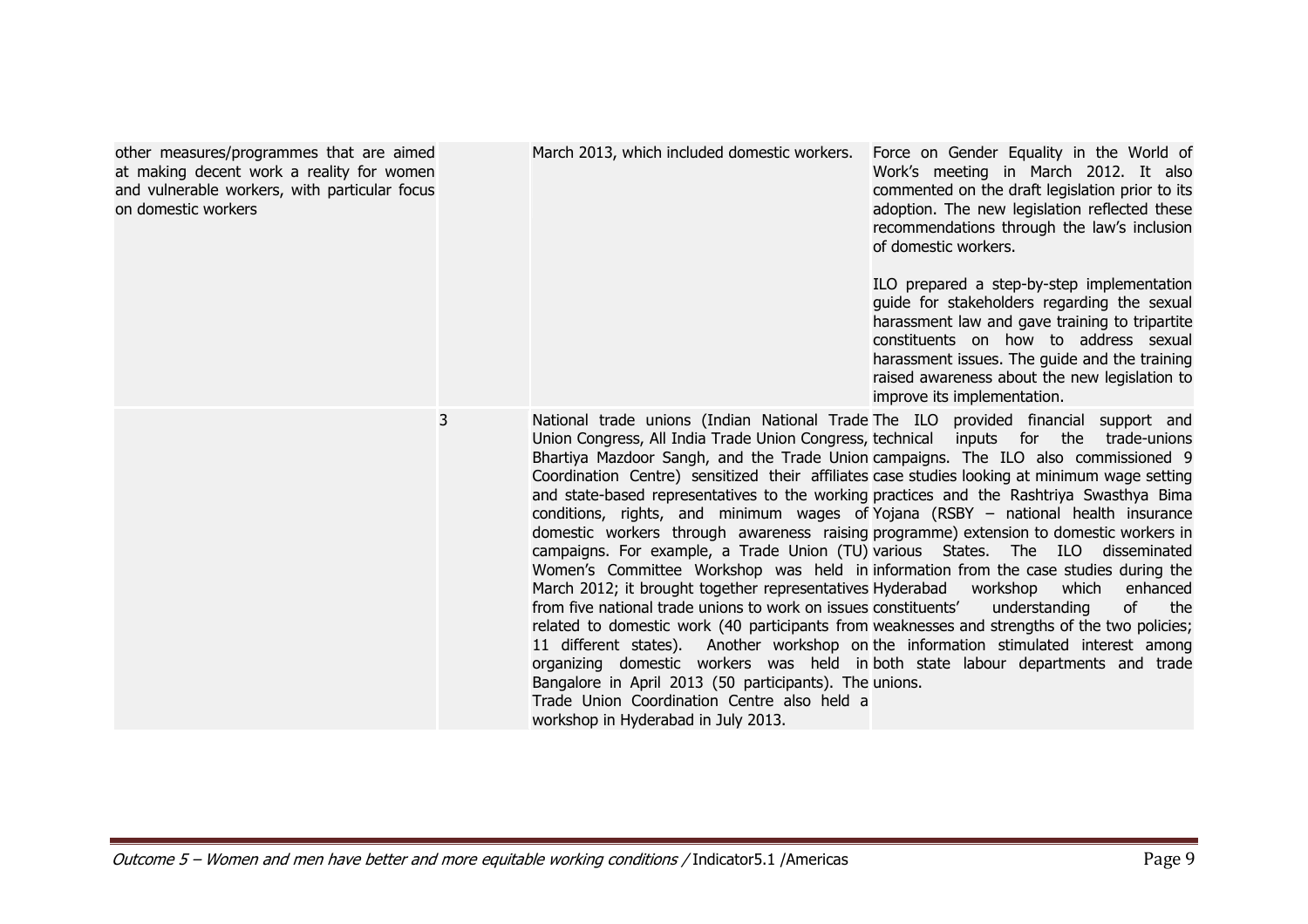## **Americas**

| <b>Bolivia/BOL201</b><br>Apoyo a mandantes<br>tripartitos<br>trabajadoras/e del hogar | 1<br>sobre     | El Ministerio de Trabajo, Empleo y Previsión La OIT brindó asesoramiento y apoyo técnico<br>Social, la Central Obrera Boliviana (COB) a en la puesta en marcha de la primera mesa<br>través de su Sindicato Afiliado, la Federación tripartita de trabajo doméstico en Bolivia, en la<br>Nacional de Trabajadoras del Hogar en ciudad de Santa Cruz en abril de 2013.<br>Bolivia (FENTRAHOB) y la Liga de Amas de<br>Casa de Bolivia (en representación de los<br>empleadores de las<br>trabajadores/as<br>domestico/as), desde abril de 2013 han<br>venido implementando tres mesas de trabajo<br>tripartito (Ministerio<br>de Trabajo,<br>- la<br>FENATRAHOB y COB, y la Liga de Amas de<br>Casa). A través de estas mesas tripartitas se<br>está implementando el C189 a través de<br>planes de acción nacional que den<br>aplicabilidad al Convenio No. 189.                                                                                                                                                                                                        |
|---------------------------------------------------------------------------------------|----------------|-------------------------------------------------------------------------------------------------------------------------------------------------------------------------------------------------------------------------------------------------------------------------------------------------------------------------------------------------------------------------------------------------------------------------------------------------------------------------------------------------------------------------------------------------------------------------------------------------------------------------------------------------------------------------------------------------------------------------------------------------------------------------------------------------------------------------------------------------------------------------------------------------------------------------------------------------------------------------------------------------------------------------------------------------------------------------|
|                                                                                       | $\overline{2}$ | El Gobierno ratificó el Convenio No. 189 La OIT ha apoyado técnicamente, desde junio<br>(fecha de depósito a la OIT, abril de 2013). de 2012, en el proceso de diálogo y aclaración<br>Por otro lado, el Ministerio de Trabajo, de contenidos para promover la Ratificación del<br>Empleo y Previsión Social ha establecido un Convenio 189 (a través de 4 talleres) con los<br>modelo de contrato y registro para las Ministerios de Trabajo, Justicia y Asuntos<br>trabajadoras y ha elaborado un protocolo de Exteriores, además de con el Senado y Cámara<br>atención de denuncias.<br>de Diputados. Además, la OIT preparó un<br>estudio sobre la situación de las trabajadoras<br>domésticas y distribuyó un resumen de<br>este para incrementar el conocimiento de<br>los depositarios cerrando con ello posibles<br>brechas en sus conocimientos. Por otro lado, la<br>OIT ha apoyado desde mayo de 2013 al<br>Ministerio de Trabajo en la elaboración de un<br>modelo de contrato y un protocolo de atención<br>de denuncias para las trabajadoras domésticas. |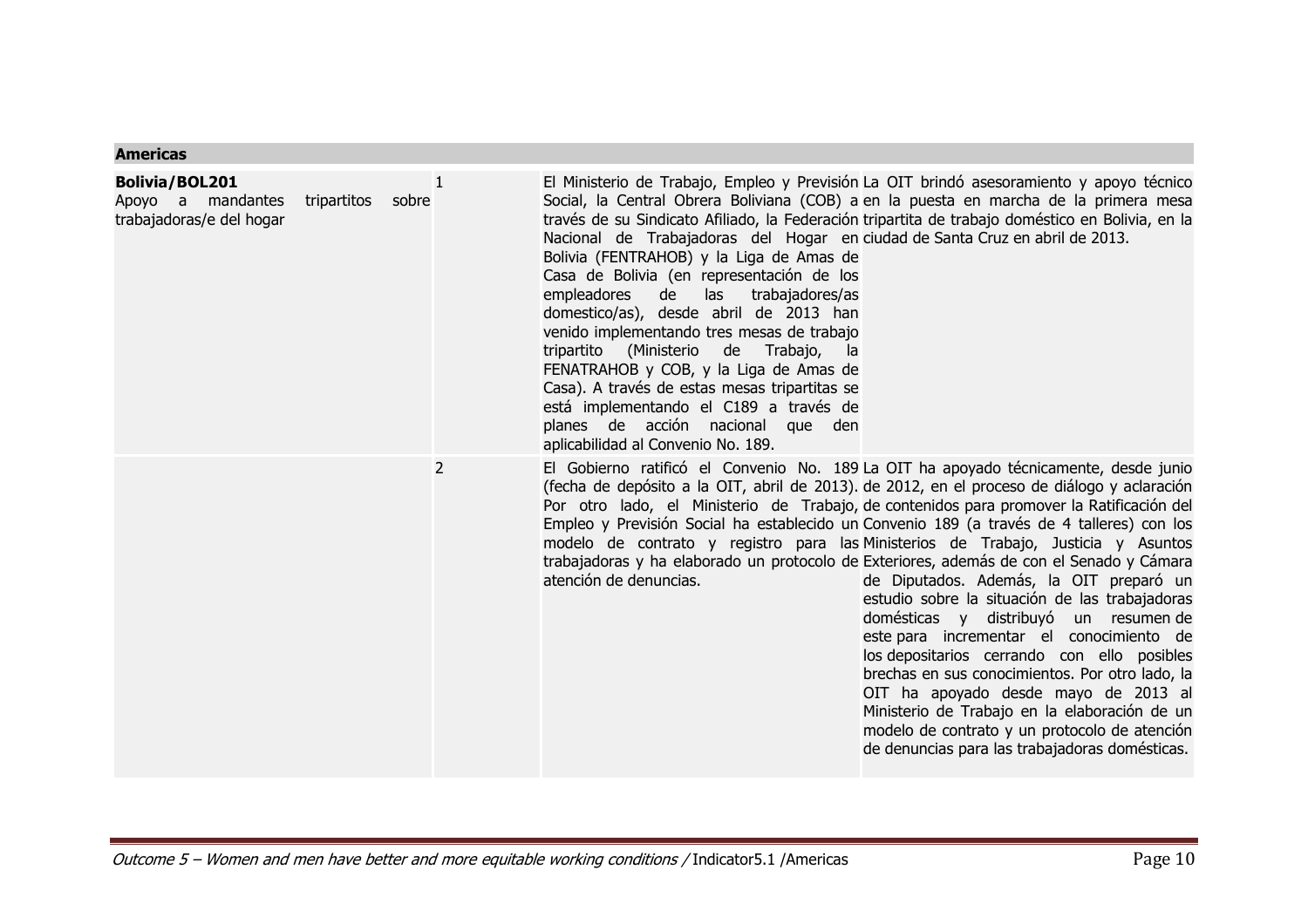|                                                                                                                                                                                                     | 3              | ferias y 6 talleres en total) que permitieron las trabajadoras del hogar.<br>mostrar los contenidos del Convenio No. 189<br>a todos los sindicatos y población de esas<br>cinco ciudades. Asimismo, difundieron un<br>documental del proceso de ratificación del<br>Convenio 189 que fue mostrado por todo el<br>país. | El Ministerio de Trabajo, Empleo y Previsión La OIT desde junio de 2012 brindó apoyo<br>Social, la Central Obrera Boliviana (COB) a técnico en: (i) la elaboración de una estrategia<br>través de su Sindicato Afiliado -la Federación de comunicación que permitió luego la<br>Nacional de Trabajadoras del Hogar en elaboración de un Plan Nacional a través del<br>Bolivia (FENTRAHOB)- han trabajado en 2012 diálogo social tripartito, (ii) organización de 5<br>en un Plan Nacional para impulsar latalleres en 5 ciudades de Bolivia con la<br>ratificación del Convenio No. 189 de la OIT. FENATRAHOB, (iii) organización de 2 talleres de<br>Por lo tanto, realizaron, desde junio de 2012, capacitación para el Ministerio y el Poder<br>varios eventos promocionales de información Legislativo en contenidos del Convenio No. 189,<br>y sensibilización en 5 ciudades de Bolivia (6 y (iv) 1 documental y 2 investigaciones sobre |
|-----------------------------------------------------------------------------------------------------------------------------------------------------------------------------------------------------|----------------|------------------------------------------------------------------------------------------------------------------------------------------------------------------------------------------------------------------------------------------------------------------------------------------------------------------------|-----------------------------------------------------------------------------------------------------------------------------------------------------------------------------------------------------------------------------------------------------------------------------------------------------------------------------------------------------------------------------------------------------------------------------------------------------------------------------------------------------------------------------------------------------------------------------------------------------------------------------------------------------------------------------------------------------------------------------------------------------------------------------------------------------------------------------------------------------------------------------------------------------------------------------------------------|
|                                                                                                                                                                                                     | 4              | El Ministerio de Trabajo, Empleo y Previsión La OIT en diciembre de 2012<br>que se aplican a los trabajadores domésticos. Convenio 189.                                                                                                                                                                                | brindó<br>Social puso en marcha una estrategia de asesoramiento técnico al Ministerio de Trabajo,<br>formación en diciembre de 2012, dirigida a Empleo y Previsión Social en la realización de<br>los inspectores y directores del trabajo para un curso de formación a directores e<br>que éstos sean capacitador en los contenidos inspectores de trabajo de toda Bolivia (50<br>del Convenio No. 189 y las leyes nacionales personas capacitadas) sobre los contenidos del                                                                                                                                                                                                                                                                                                                                                                                                                                                                 |
| <b>Costa Rica/CRI103</b><br>El país, con el apoyo de la OIT, toma                                                                                                                                   | $\overline{2}$ | covering<br>agreement,                                                                                                                                                                                                                                                                                                 | In April 2013, a collective bargaining In 2010, the ILO published a study on workers<br>teachers in the with family responsibilities ( <i>Trabajo Decente y</i>                                                                                                                                                                                                                                                                                                                                                                                                                                                                                                                                                                                                                                                                                                                                                                               |
| medidas para mejorar las condiciones de<br>trabajo relacionadas con los convenios 156<br>sobre trabajadores con resp. familiares y 189<br>sobre trabajo decente para los trabajadores<br>domésticos |                | leave.                                                                                                                                                                                                                                                                                                                 | education sector, was established which corresponsabilidad social en el cuidado. Costa<br>included the provision of one month paternity Rica) and carried out tripartite workshops to<br>disseminate the research findings. In 2012, the<br>ILO conducted a national campaign which<br>promoted the ratification of C156, its principles<br>and measures and the importance to promote                                                                                                                                                                                                                                                                                                                                                                                                                                                                                                                                                        |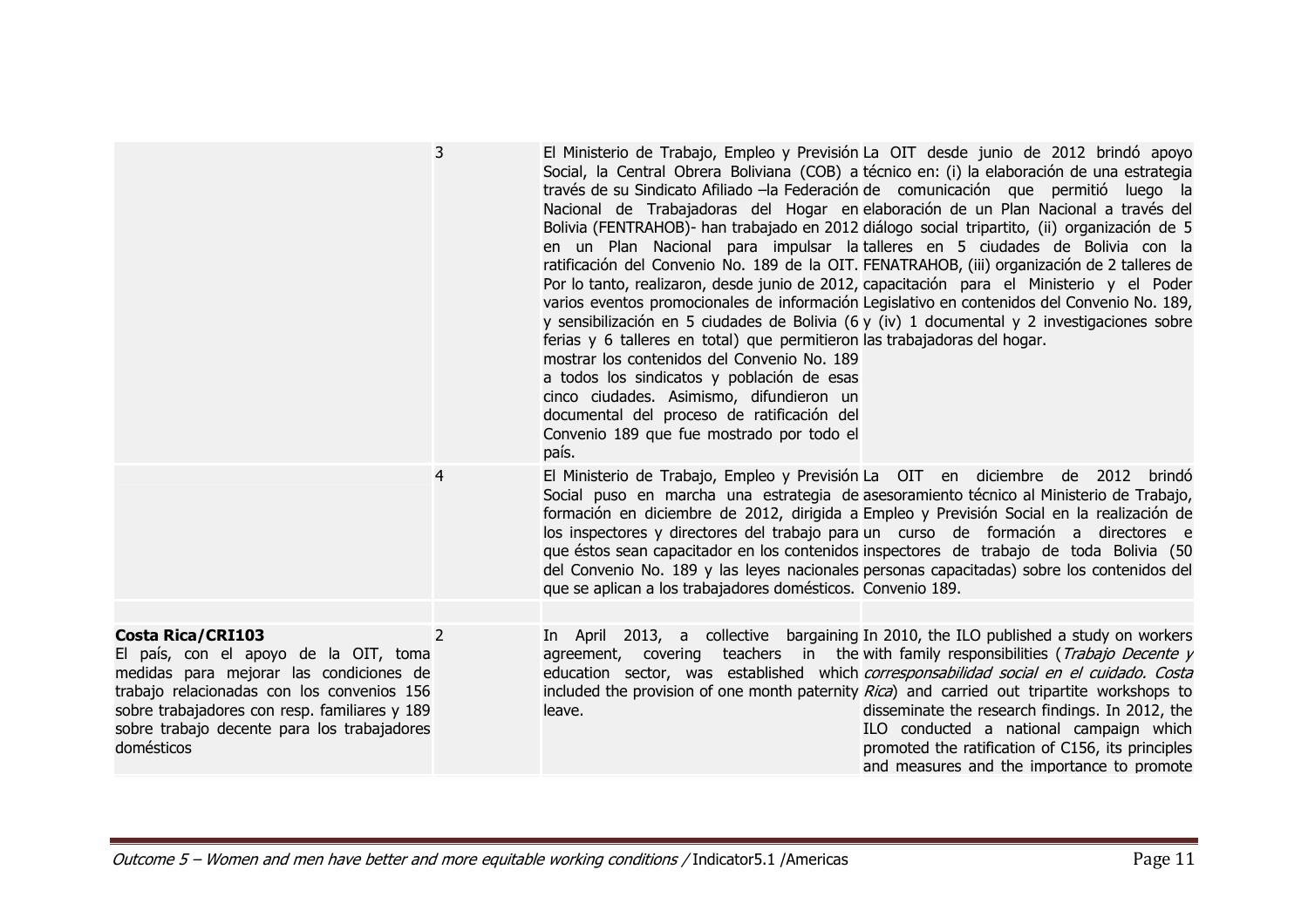|                                                                                                                                                                                 |                |                                                                                                                                                                                                                                         | equal sharing of family responsibilities between<br>women and men. These initiatives emphasized<br>the importance of paternity leave and<br>highlighted the benefits of these measures for<br>both workers and employers.                                                                                                                                                                                                                                                                                                                                                                                                                                                                                                                                                                                                                                                                                                                                                                                                                                                                                                                                                                                                                                                                                                                                                                            |
|---------------------------------------------------------------------------------------------------------------------------------------------------------------------------------|----------------|-----------------------------------------------------------------------------------------------------------------------------------------------------------------------------------------------------------------------------------------|------------------------------------------------------------------------------------------------------------------------------------------------------------------------------------------------------------------------------------------------------------------------------------------------------------------------------------------------------------------------------------------------------------------------------------------------------------------------------------------------------------------------------------------------------------------------------------------------------------------------------------------------------------------------------------------------------------------------------------------------------------------------------------------------------------------------------------------------------------------------------------------------------------------------------------------------------------------------------------------------------------------------------------------------------------------------------------------------------------------------------------------------------------------------------------------------------------------------------------------------------------------------------------------------------------------------------------------------------------------------------------------------------|
|                                                                                                                                                                                 | 3              | (CCSS) raised awareness about the content provided<br>their employers in public institutions.<br>raised awareness among its members about occasion of the fair.<br>the benefits of work-life balance through<br>benefits for employers. | Instituto Nacional de las Mujeres (INAMU), The ILO, in coordination with INAMU, MTSS,<br>the Ministerio de Trabajo y Seguridad Social INS, and CCSS, organized two fairs to raise<br>(MTSS), Instituto Nacional de Seguros (INS), awareness about the rights of domestic<br>and the Caja Costarricense de Seguro Social workers. The ILO coordinated both fairs and<br>printed<br>material<br>while<br>public<br>of C189 and the national legislation through a institutions contributed materials and their<br>campaign to protect domestic workers. The staff. In particular, the ILO produced the<br>campaign targeted domestic workers and following communication products: brochure on<br>the C. 189 and domestic work in Costa Rica;<br>brochure on C. 189 and domestic workers<br>In February 2013, the Union of Chambers rights elaborated by ASTRADOMES; pennants;<br>and Private Sector Enterprises (UCCAEP) t-shirts; bags; informative banner on the<br>distribution of its monthly newsletter which The ILO also provided information sessions and<br>focused on work-family balance and the briefings for public sector staff as employers of<br>domestic workers in collaboration with INAMU,<br>MTSS, INS and CCSS. The sessions relayed the<br>legal aspects relating to labor rights, obligations<br>of domestic workers and their employers,<br>migration, and insurance issues. |
| <b>Brazil/BRA102</b><br>Constituyentes adoptan medidas para la<br>promoción del equilibrio entre trabajo y<br>familia y de los derechos de los/as<br>trabajadores/as domesticas | $\overline{2}$ |                                                                                                                                                                                                                                         | El gobierno adoptó un enmienda (EC n. La OIT generó varios documentos técnicos et<br>72/2013) a la constitución nacional para organizó talleres y reuniones tripartitas cerca<br>ampliar los derechos de los trabajadores del tema del trabajo doméstico y del C189; las<br>domésticos en 2013. El proceso de conclusiones de estos documentos y eventos<br>ratificación del Convenio 189 esta en marcha. contribuyeron al compromiso nacional de<br>revisar la constitución nacional. La comisión                                                                                                                                                                                                                                                                                                                                                                                                                                                                                                                                                                                                                                                                                                                                                                                                                                                                                                   |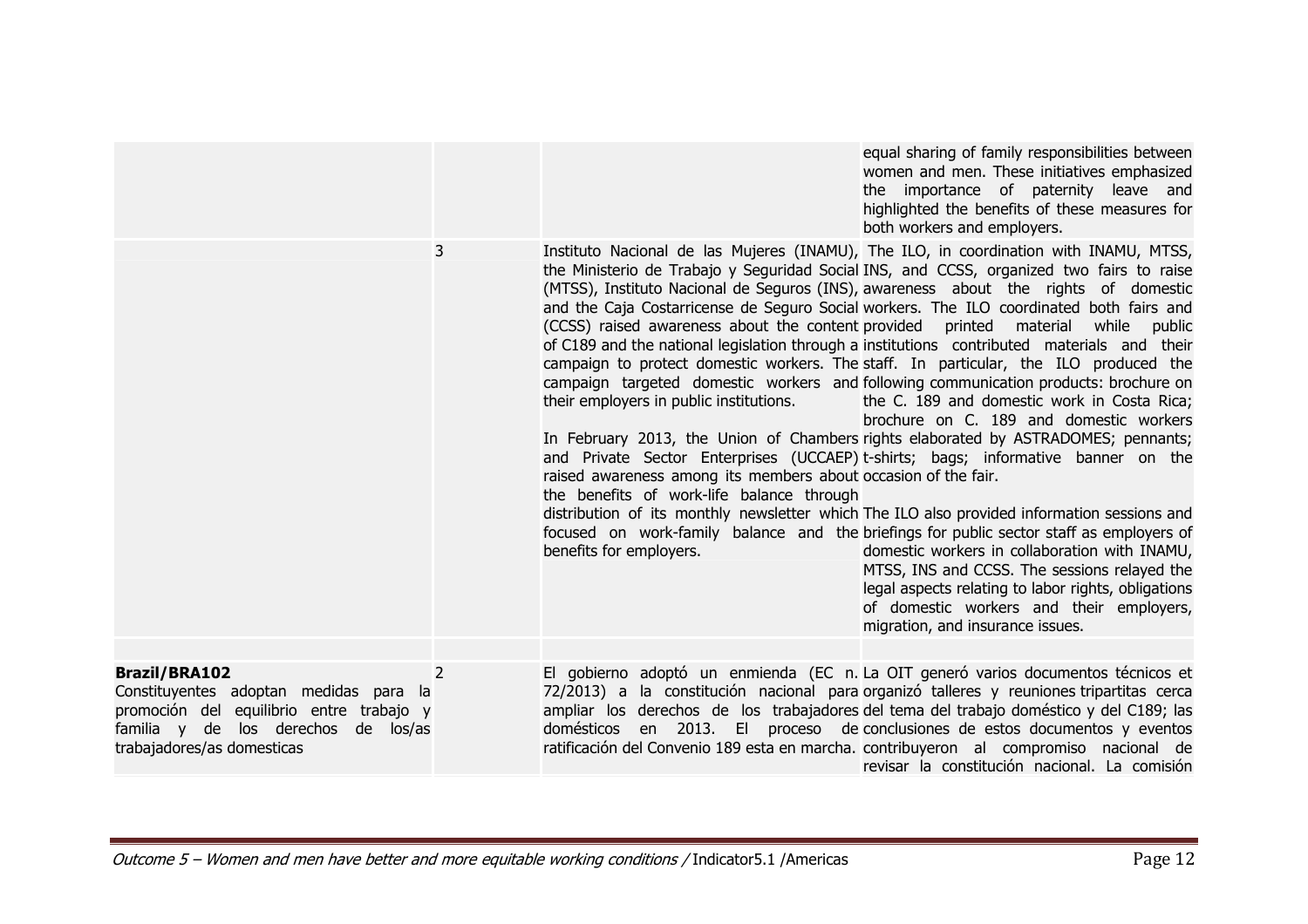|                                                                                                                                                                                                         |                | tripartita, escabicida con el objetivo de escribir<br>un informe presentando su opinión sobre la<br>ratificación del Convenio 189, también invitó a<br>la OIT a participar.                                                                                                                                                                                                                                                                                                                                                                                                                                                                                                                                                                                                                                                                                                                                                                                                                                                                                                                                                                                                                                                                                                                                                                                                                                                                                                                                                                                                                                                                                                                                                                                                                                                                                                                                                                                                                                                         |
|---------------------------------------------------------------------------------------------------------------------------------------------------------------------------------------------------------|----------------|-------------------------------------------------------------------------------------------------------------------------------------------------------------------------------------------------------------------------------------------------------------------------------------------------------------------------------------------------------------------------------------------------------------------------------------------------------------------------------------------------------------------------------------------------------------------------------------------------------------------------------------------------------------------------------------------------------------------------------------------------------------------------------------------------------------------------------------------------------------------------------------------------------------------------------------------------------------------------------------------------------------------------------------------------------------------------------------------------------------------------------------------------------------------------------------------------------------------------------------------------------------------------------------------------------------------------------------------------------------------------------------------------------------------------------------------------------------------------------------------------------------------------------------------------------------------------------------------------------------------------------------------------------------------------------------------------------------------------------------------------------------------------------------------------------------------------------------------------------------------------------------------------------------------------------------------------------------------------------------------------------------------------------------|
|                                                                                                                                                                                                         | 4              | La Secretaría de Trabajo, Empleo, Ingreso y La Secretaría de Trabajo, Empleo, Ingreso y<br>Deporte del Estado de Bahía fortaleció las Deporte del Estado de Bahía organizó el taller<br>capacidades de los trabajadores domésticos en colaboración con la OIT (en el marco de la<br>que son líderes, y para hablar de los retos de agenda de trabajo decente del Estado de<br>promover los derechos de los trabadores Bahía).<br>domésticos. Participaron alrededor de 30<br>trabajadoras domésticas que vinieron de 15 Para ello OIT Brasilia, que participa del comité<br>estados Brasileños."<br>gestor del Programa Pro-Equidad de Género y<br>Raza desde su primera edición, ha brindado<br>El gobierno brasileño, por medio de su constante asistencia técnica al gobierno. Sobre<br>Programa Pro-Equidad de Género y Raza, el tema de equilibrio entre trabajo y familia en<br>aplica una estrategia de formación en el un primer momento, fue realizado un taller con<br>ámbito de la conciliación de la vida laboral y las empresas sobre igualdad de género y<br>la vida familiar, dirigida a las 80 empresas equilibrio entre trabajo y familia en donde<br>que participan del Programa como parte del aplicó una metodología desarrollada por el<br>eje de cambiar la gestión de personas al Centro de Turín sobre el tema. En un segundo<br>interior de instituciones públicas y empresas. momento, ha traducido al portugués y<br>En 2012, el Programa finalizó su cuarta adaptado junto con OIT Lisboa unas factsheets<br>edición (2011-2012) con la asignación del que han servido de insumo para la elaboración<br>Sello Pro-Equidad a 57 instituciones que de los Planes. En esta 5ta edición se observa<br>cumplieron las acciones pactadas. En 2013, el un aumento significativo de planes que<br>Programa dio inicio a su quinta edición incorporan iniciativas para mejorar el equilibrio<br>convocando empresas y entre el trabajo y la familia.<br>$(2013 - 2014)$<br>instituciones públicas a inscribirse. |
| Chile/CHL105<br>Diálogo social para la igualdad de género<br>fortalecido y con estrategia para promover<br>políticas de conciliación y mejorar condiciones<br>de trabajo, en particular de Trabajadoras | $\overline{2}$ | November 2011, the Government The ILO provided legal drafting support to the<br>In.<br>implemented a new law on maternity leave National Commission in charge of the Maternity<br>(extended from 135 days to 225 days) and Leave Bill. It also shared standards related to<br>parental leave (up to 30 days the mother can C183 alongside the findings and policy<br>share with the father) started.<br>recommendations in the ILO's "Maternity at                                                                                                                                                                                                                                                                                                                                                                                                                                                                                                                                                                                                                                                                                                                                                                                                                                                                                                                                                                                                                                                                                                                                                                                                                                                                                                                                                                                                                                                                                                                                                                                  |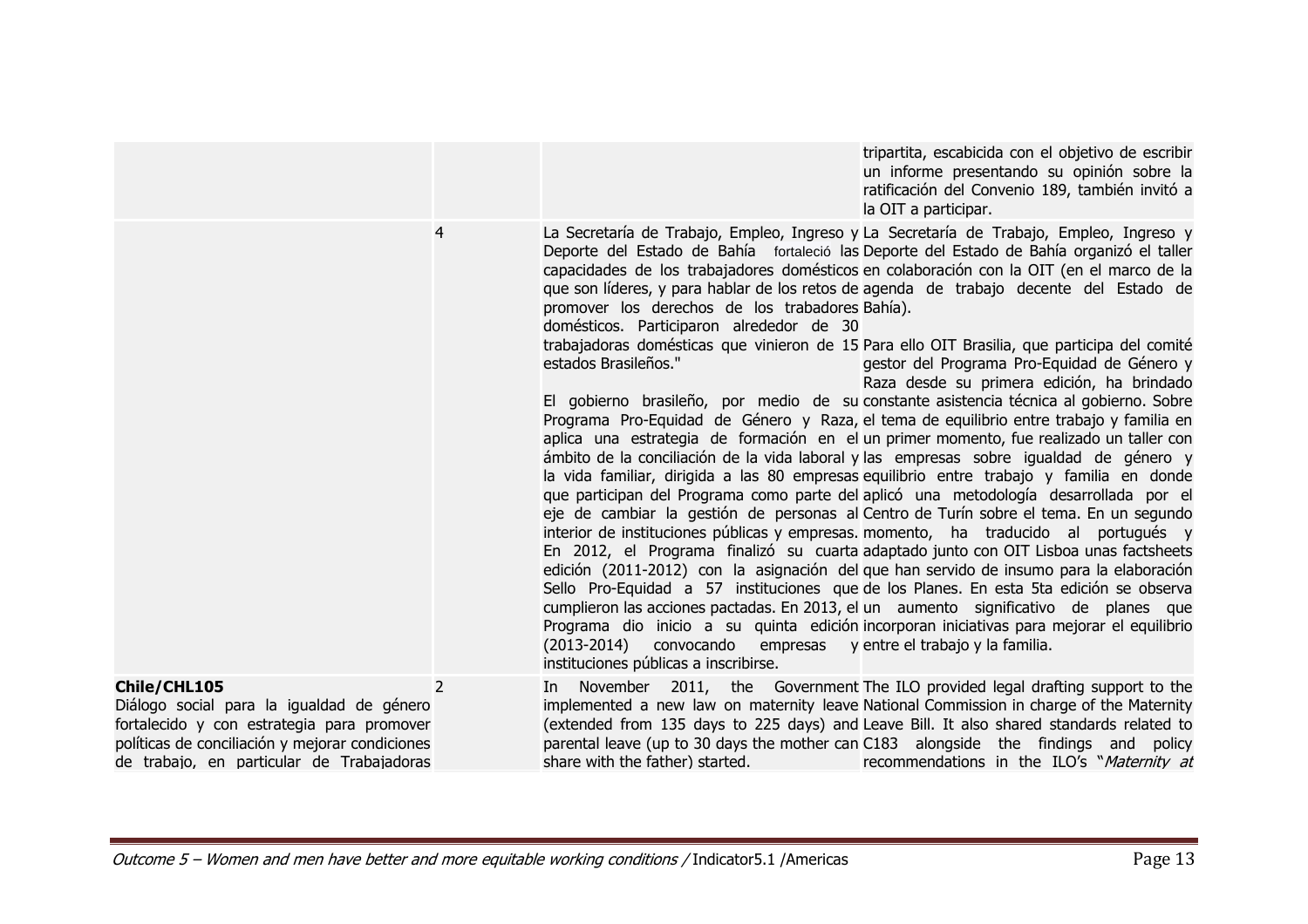| Domésticas                                                                                                                                                                         |                |                                                                                                                                                                                               | Work. A review of National Legislation. Second<br>edition". The adopted law reflected the legal<br>and policy recommendations provided by the<br>ILO, particularly related to parental leave.                                                                                                                                                                                                                                                                                                                           |
|------------------------------------------------------------------------------------------------------------------------------------------------------------------------------------|----------------|-----------------------------------------------------------------------------------------------------------------------------------------------------------------------------------------------|-------------------------------------------------------------------------------------------------------------------------------------------------------------------------------------------------------------------------------------------------------------------------------------------------------------------------------------------------------------------------------------------------------------------------------------------------------------------------------------------------------------------------|
|                                                                                                                                                                                    | 3              | rights in different regions).                                                                                                                                                                 | Domestic workers' (DW) organizations raised ILO supported DWs' campaign for ratification of<br>awareness about C189 through several C189 through the production and distribution of<br>awareness raising campaigns (e.g.outside awareness raising and information tools<br>metro-stations in Santiago, a series of (pamphlet on domestic in Chile, a series of<br>workshops on the content of C189 and DW information notes on domestic work, a website,<br>and other tools published by the ILO).                      |
|                                                                                                                                                                                    |                | it provides that companies hiring 20 or more financed the publication of a booklet.<br>women should pay for day care of children<br>under 2 years old) through a campaign and<br>action plan. | Trade Union Confederations (TUC) promoted ILO financed 4 TUC workshops, provided<br>a legal reform on the child care law (currently information on C156 vis-à-vis the law, and                                                                                                                                                                                                                                                                                                                                          |
| Paraguay/PRY128<br>Diseño y puesta en marcha de políticas de<br>mejoramiento de condiciones de trabajo y<br>fortalecimiento<br>de derechos<br>de<br>las<br>trabajadoras domésticas | $\overline{2}$ | The Government ratified C189 in May 2013.                                                                                                                                                     | Upon request from the Women's Ministry, the<br>ILO developed and distributed fact sheets on<br>C189, information notes on the domestic work<br>sector, and a Q&A on C189 which was<br>distributed<br>at parliamentary<br>committee<br>meetings. The ILO also provided an analysis of<br>the legal situation of domestic workers in<br>Paraguay. The ILO materials served as key<br>elements in the campaign to ratify C189<br>because they improved legislators' and public<br>knowledge of working conditions for DWs. |
|                                                                                                                                                                                    | 3              |                                                                                                                                                                                               | National trade unions raised awareness about The ILO produced materials for distribution on<br>C189 through awareness raising activities C189, the domestic work sector, and also a<br>under the ITUC 12x12 campaign. The website. The materials were distributed during<br>Ministry of Justice also raised awareness the Domestic Workers National conference,<br>about paid domestic work through an held in September 2012, which strengthened                                                                       |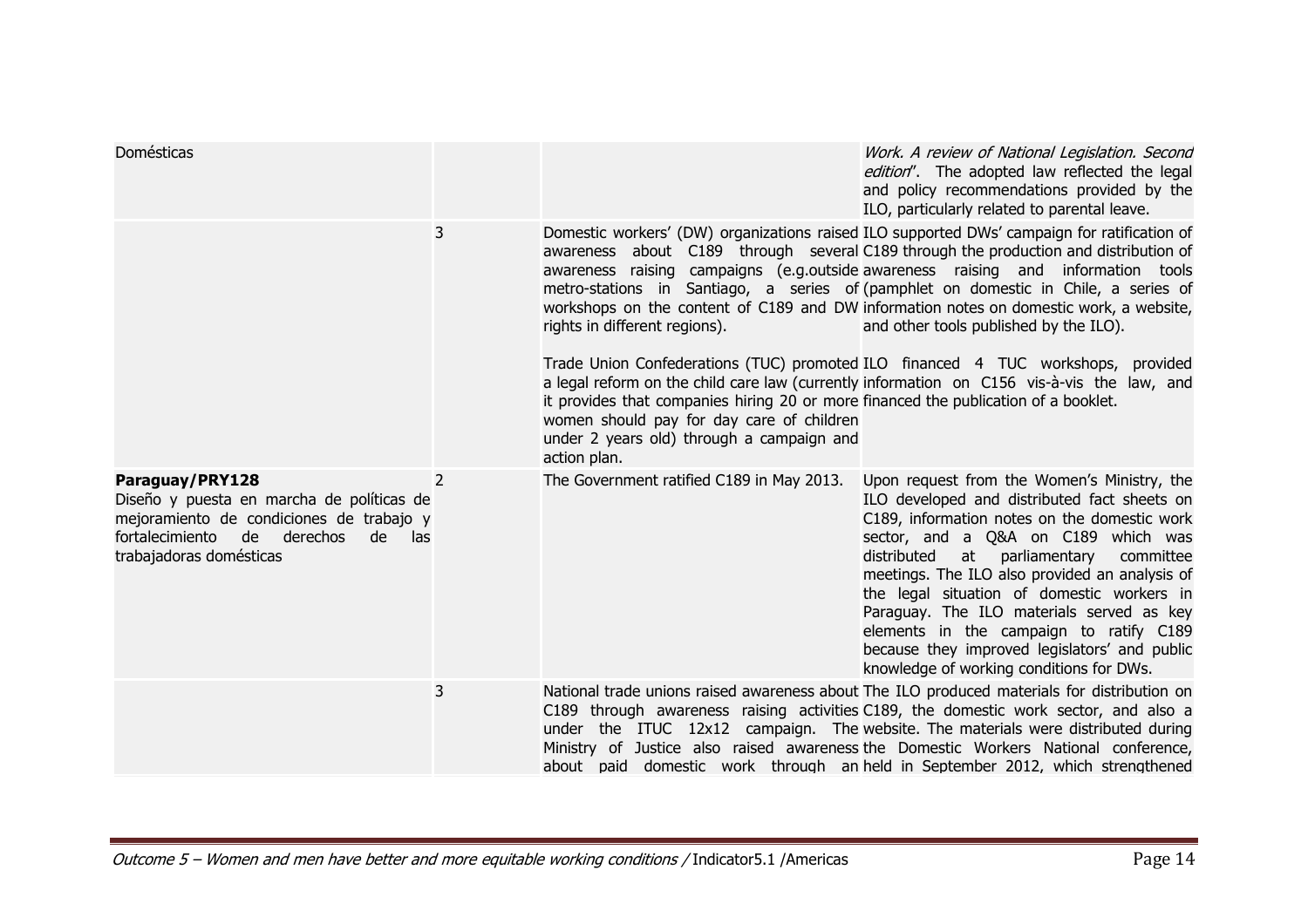|                                                                                                                                                                                                                                   |   | institutions and with support from the rights for DWs.<br>Programa Conjunto Oportunidades (PCO).<br>about<br>domestic<br>work<br>through<br>establishment information centres<br>centres had received 800 domestic workers. | information dissemination campaign held in DWs' organization, promoted ratification of<br>March 2102 in conjunction with other state C189, and developed strategies to reach equal<br>The Ministry of Labour also raised awareness The ILO also provided trainings for government<br>the staff and unions, which included about 120<br>for officials from IPS, SNPP, SINAFOCAL, CATD and<br>domestic workers. By December 2012, the MJT, on the situation of domestic work and the<br>provisions of C189, in the framework of<br>cooperation with PCO.                                                                                                                                                                                                                                                                                              |
|-----------------------------------------------------------------------------------------------------------------------------------------------------------------------------------------------------------------------------------|---|-----------------------------------------------------------------------------------------------------------------------------------------------------------------------------------------------------------------------------|-----------------------------------------------------------------------------------------------------------------------------------------------------------------------------------------------------------------------------------------------------------------------------------------------------------------------------------------------------------------------------------------------------------------------------------------------------------------------------------------------------------------------------------------------------------------------------------------------------------------------------------------------------------------------------------------------------------------------------------------------------------------------------------------------------------------------------------------------------|
| Uruguay/URY103<br>Diálogo social para la igualdad de género<br>fortalecido, y con estrategia para promover<br>políticas de conciliación y erradicar la<br>discriminación,<br>particular<br>en<br>hacia<br>trabajadoras domésticas | 2 | The Government ratified C189 in April 2012.                                                                                                                                                                                 | The ILO provided information on C189 during<br>parliamentary committee meetings to labour<br>unions, domestic workers' (DW) organizations,<br>and the Ministry of Labour. It produced and<br>distributed materials on various aspects of the<br>domestic work sector in Latin America, and a<br>Q&A on C189. The ILO senior gender specialist<br>also met with the Bicameral women's<br>parliamentary committee of Uruguay to discuss<br>ratification of C189.<br>The ILO conducted a study on the domestic<br>work sector and relevant legislation in Uruguay<br>which informed tripartite constituents about the<br>sector and feasibility of ratification. The results<br>of the study were shared in tripartite meetings,<br>including the Tripartite committee on equal<br>opportunities, as well as with workers and<br>employers separately. |
|                                                                                                                                                                                                                                   | 3 | The domestic workers' union and<br>association raised<br>employers'<br>about C189 and on the                                                                                                                                | the The ILO financed and assisted with the<br>awareness planning and organization of three workshops<br>rights and for the domestic workers' union (SUTD) and,<br>responsibilities of domestic workers and their separately, for the employers' association (Liga<br>employers through information campaigns de amas de casa) on the rights of domestic                                                                                                                                                                                                                                                                                                                                                                                                                                                                                             |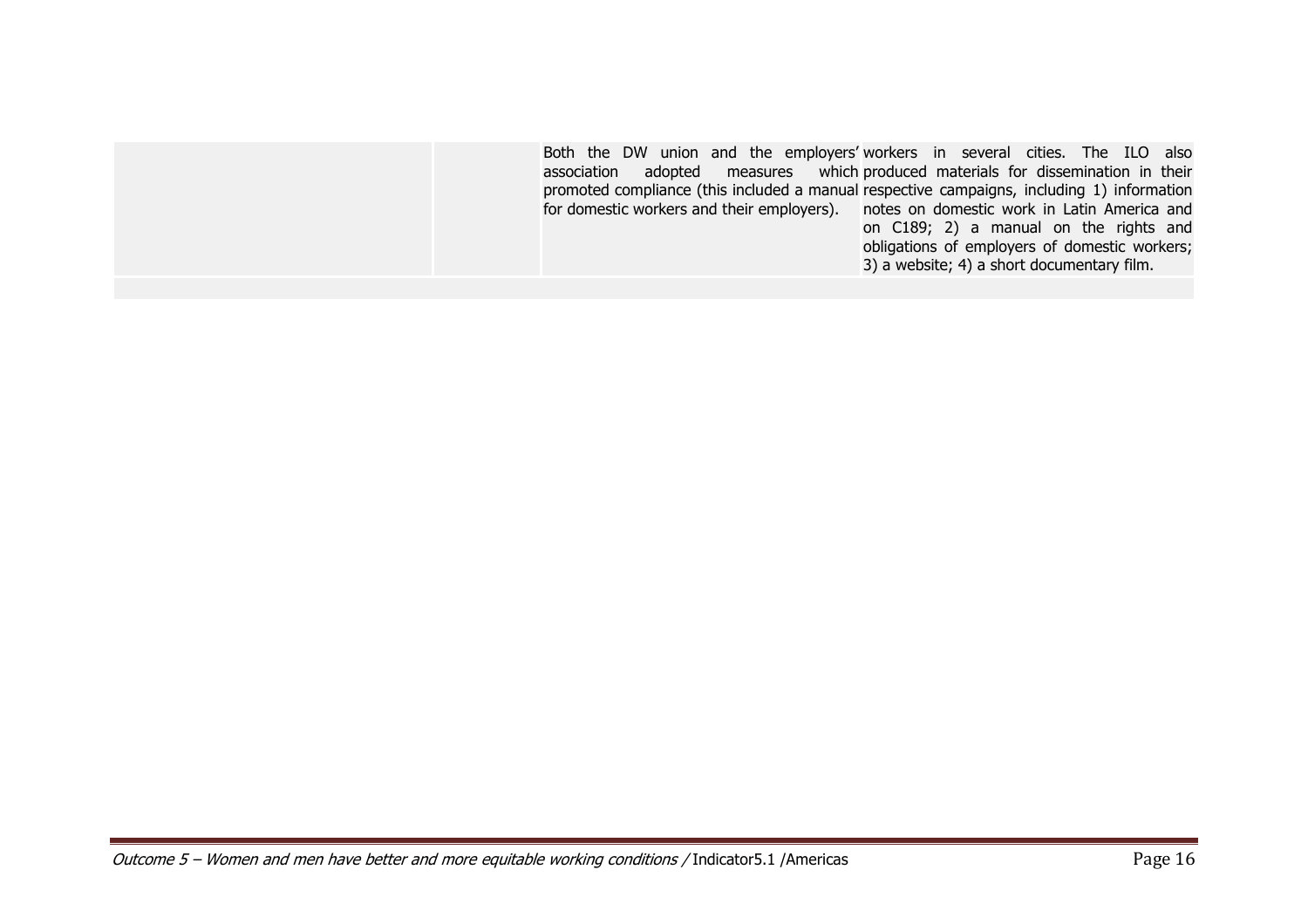**Indicator - 5.2. Number of member States that, with ILO support, strengthen their institutional capacity to implement sound wage policies.** 

#### **Measurement**

To be counted as reportable, results must meet at least one of the following criteria:

- 1. A mechanism for the monitoring and collection of wage data is established or strengthened to expand or improve the availability of data on average wages, the wage share, or wage inequality, or other new wage indicators.
- 2. Legislation, regulations, or policies are adopted that improve minimum wages (national or sectoral), whether established via statute or through collective bargaining.
- 3. Specific measure to improve wage-setting are implemented in either the public or private sectors, such as the establishment or revitalization of a tripartite body at national level or other wage bargaining mechanisms, operating at different levels.
- 4. A group of wage experts, trained as part of a capacity-building programme established by the ILO, is employed by the Ministry of Labour or employers' or workers' organizations, or academic institutions dealing with wage policy matters.

| <b>Country/CPO</b>                                                                                                    | <b>Measurement</b><br><b>Criteria</b> | <b>Result Achieved</b> | <b>ILO Contribution</b>                                                                                                                                                                                                                                                                                                                                                                                                                                                                                                                                                       |
|-----------------------------------------------------------------------------------------------------------------------|---------------------------------------|------------------------|-------------------------------------------------------------------------------------------------------------------------------------------------------------------------------------------------------------------------------------------------------------------------------------------------------------------------------------------------------------------------------------------------------------------------------------------------------------------------------------------------------------------------------------------------------------------------------|
| <b>Africa</b>                                                                                                         |                                       |                        |                                                                                                                                                                                                                                                                                                                                                                                                                                                                                                                                                                               |
| <b>Burundi/BDI203</b><br>Les conditions de travail sont plus équitables<br>grâce à une politique salariale harmonisée | 3                                     | l'Administration).     | En avril 2012, le Gouvernement a adopté un Le BIT a appuyé le processus en offrant des<br>programme qui comporte un volet sur commentaires sur la nouvelle proposition de<br>l'harmonisation des salaires dans le secteur réforme de l'administration publique, en<br>publique (Programme National de Réforme de définissant les termes de référence d'un<br>consultant pour faire les analyses, et en<br>proposant un consultant qualifié. Le<br>Gouvernement a utilisé le rapport complété<br>par le consultant pour diriger son programme<br>d'harmonisation des salaires. |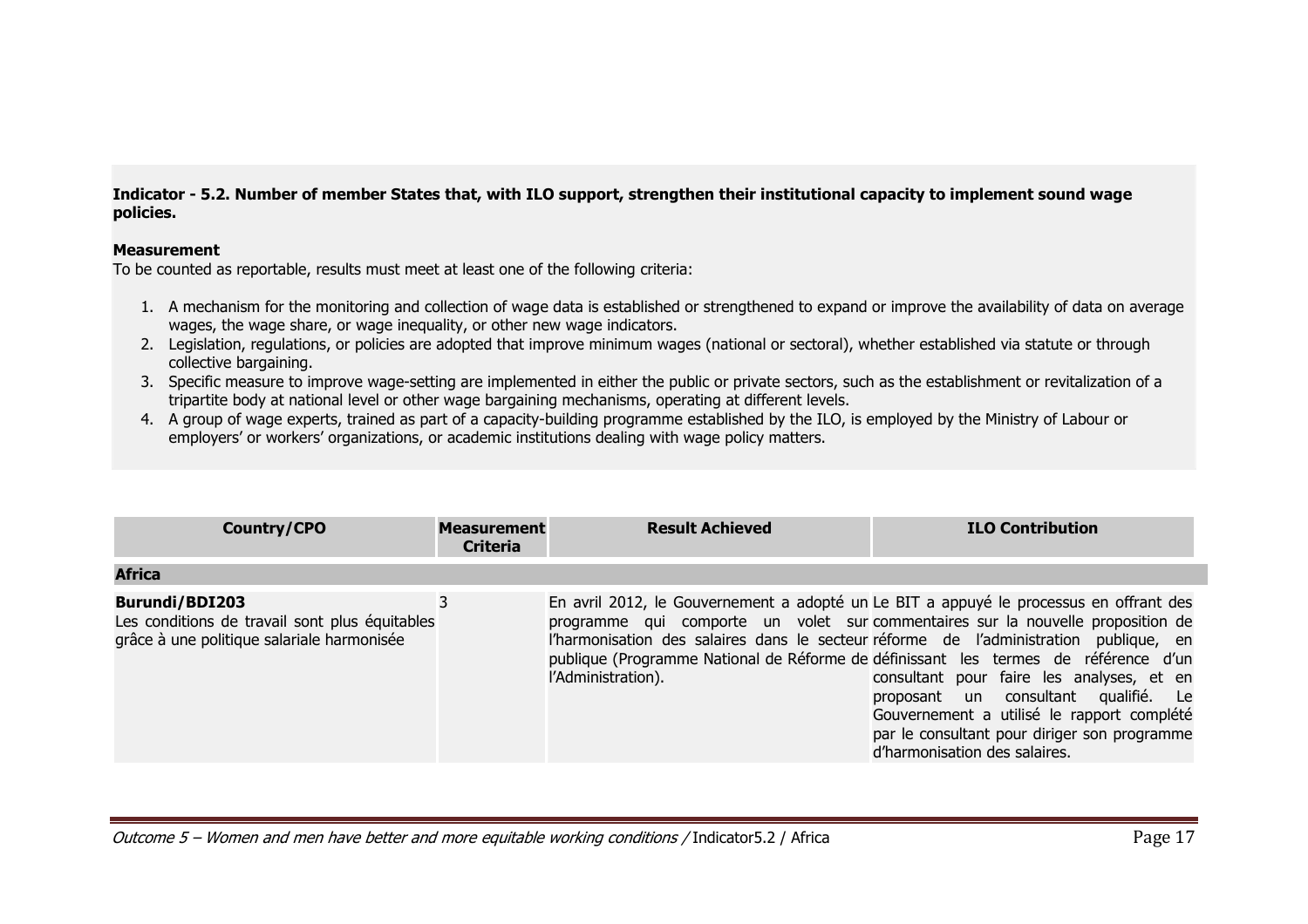| <b>Cape Verde/CPV127</b><br>Améliorer les conditions de travail pour les<br>hommes et les<br>femmes, notamment à travers<br>l'établissement d'un salaire minimum | 2 | Un accord tripartite était signé en juin 2013 Le BIT a entrepris deux études sur le salaire<br>sur la mise en place d'un salaire minimum de minimum en février 2011 et septembre 2012<br>11'000 escudos dans le pays, à l'issue d'une qui ont examiné les niveaux de salaires<br>concertation sociale. Cet accord, adopté par le minimums proposés et l'impact possible du<br>Conseil de Concertation Sociale (CCS) par salaire minimum sur plusieurs facteurs<br>délibération N°02/2013 du 28 juin 2013, économiques ainsi que sur le système de<br>entrera en vigueur le 1er janvier 2014. Ceci sécurité sociale. La CCS a utilisé ces études<br>n'inclut pas l'administration publique où le pour décider du niveau du salaire minimum et<br>a également demandé l'aide du BIT pour sa<br>salaire minimum sera de 15'000 escudos.<br>mise en œuvre et l'évaluation de son impact<br>l'année prochaine. |
|------------------------------------------------------------------------------------------------------------------------------------------------------------------|---|-----------------------------------------------------------------------------------------------------------------------------------------------------------------------------------------------------------------------------------------------------------------------------------------------------------------------------------------------------------------------------------------------------------------------------------------------------------------------------------------------------------------------------------------------------------------------------------------------------------------------------------------------------------------------------------------------------------------------------------------------------------------------------------------------------------------------------------------------------------------------------------------------------------|
| Lesotho/LSO151<br>Tripartite Minimum Wage setting institutions<br>are strengthened                                                                               | 1 | The Bureau of Statistics (BOS) introduced a ILO provided support regarding the tabulation<br>new section on "Average monthly wages and of average wages for the development of the<br>salaries" for regular reporting in its new indicator.<br>manufacturing sector report as of Q1 2012.                                                                                                                                                                                                                                                                                                                                                                                                                                                                                                                                                                                                                 |
|                                                                                                                                                                  | 3 | Wages Advisory Board (WAB) agreed on ILO facilitated agreement between workers<br>criteria and data requirements for the and employers on criteria for the minimum<br>adjustment of minimum wages, with special wage adjustment and compiled relevant data<br>reference to the garment sector (the largest in a technical report for consideration by the<br>source of formal employment outside the WAB. The report's content guided the final<br>public sector). New minimum wage rate came WAB recommendations for adjusting the<br>into effect in October 2012.<br>minimum wages in the textile sector and<br>other sectors.                                                                                                                                                                                                                                                                          |
|                                                                                                                                                                  | 4 | The ILO trained WAB members on minimum ILO provided training to WAB members under<br>wage setting in the textile sector in February a capacity building<br>programme<br>which<br>prepared them for 2012 minimum wage<br>and May 2012.<br>setting.                                                                                                                                                                                                                                                                                                                                                                                                                                                                                                                                                                                                                                                         |
|                                                                                                                                                                  |   |                                                                                                                                                                                                                                                                                                                                                                                                                                                                                                                                                                                                                                                                                                                                                                                                                                                                                                           |
| Namibia/NAM154<br>Capacity building and technical support for the<br>Wages Commission for Domestic Workers                                                       | 1 | Establishment of a mechanism for the In collaboration with the Ministry of Labour<br>collection of data on the wages of domestic and Social Welfare (MLSW), the ILO<br>workers and employers' capacity to pay in the developed a module for the Namibia Labour                                                                                                                                                                                                                                                                                                                                                                                                                                                                                                                                                                                                                                            |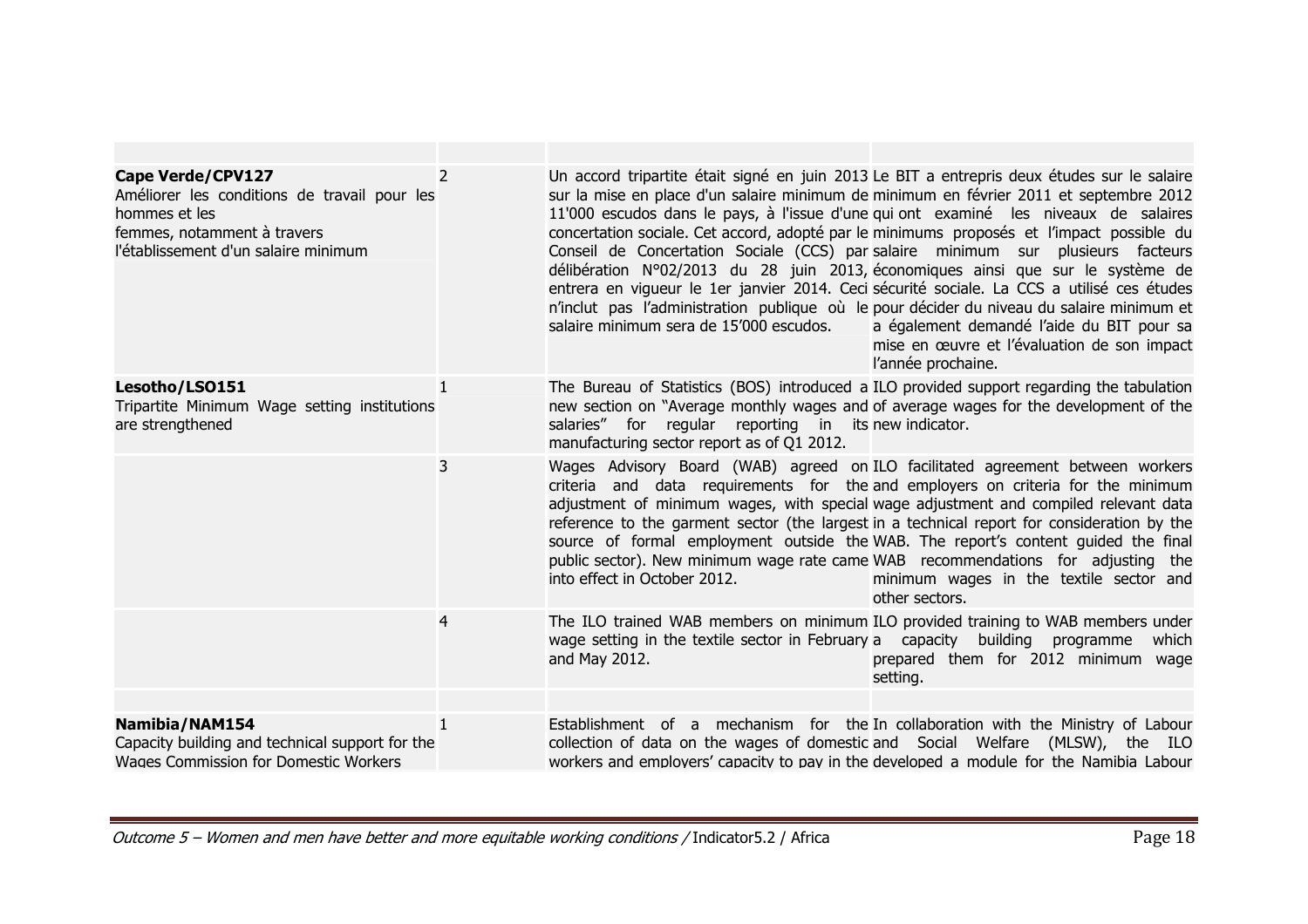|                | data on domestic workers' wages and working of the collected data.<br>conditions. | Namibia Labour Force Survey 2012. The Force Survey 2012 (which was later tested<br>survey improved the overall availability of and implemented) and supported the analysis                                                                                                                                                                                                                                                                                                                                                                                                                                                                                                                                                                                                                                                   |
|----------------|-----------------------------------------------------------------------------------|------------------------------------------------------------------------------------------------------------------------------------------------------------------------------------------------------------------------------------------------------------------------------------------------------------------------------------------------------------------------------------------------------------------------------------------------------------------------------------------------------------------------------------------------------------------------------------------------------------------------------------------------------------------------------------------------------------------------------------------------------------------------------------------------------------------------------|
| 3              | sector.                                                                           | Establishment of a tripartite Wage ILO actively supported a stakeholder<br>Commission for Domestic Workers, in May discussion on the establishment of a Domestic<br>2012, responsible for recommending an Workers Wage Commission between the<br>appropriate minimum wage level for the MLSW, Namibian Employers' Federation<br>(NEF), Trade Union Congress of Namibia<br>(TUCNA), and the National Union of Namibian<br>Workers (NUNW). The ILO<br>further<br>commissioned a quantitative study assessing<br>the current situation of domestic work in<br>Namibia. The Commission relied on the study<br>to finalize its own report and to determine<br>and recommend an appropriate minimum<br>wage level; the final report which contained<br>the recommendations was sent to the MLSW<br>for consideration in June 2013. |
| $\overline{4}$ | countries.                                                                        | The ILO trained members of the newly ILO co-organized (jointly with the MLSW) an<br>established Wage Commission for Domestic induction workshop for the members of the<br>Workers on the legal framework for their Wages Commission in May 2012. The<br>work, the principles of the Domestic Workers workshop was facilitated by the former<br>Convention, 2011 (No. 189), and experience chairperson of the South African Employment<br>with minimum wage setting in other Conditions Commission (SA ECC), a senior<br>legal expert from the MLSW, and an ILO<br>specialist. The ILO suggested and financed<br>the involvement of the former chairperson of<br>the SA ECC.                                                                                                                                                  |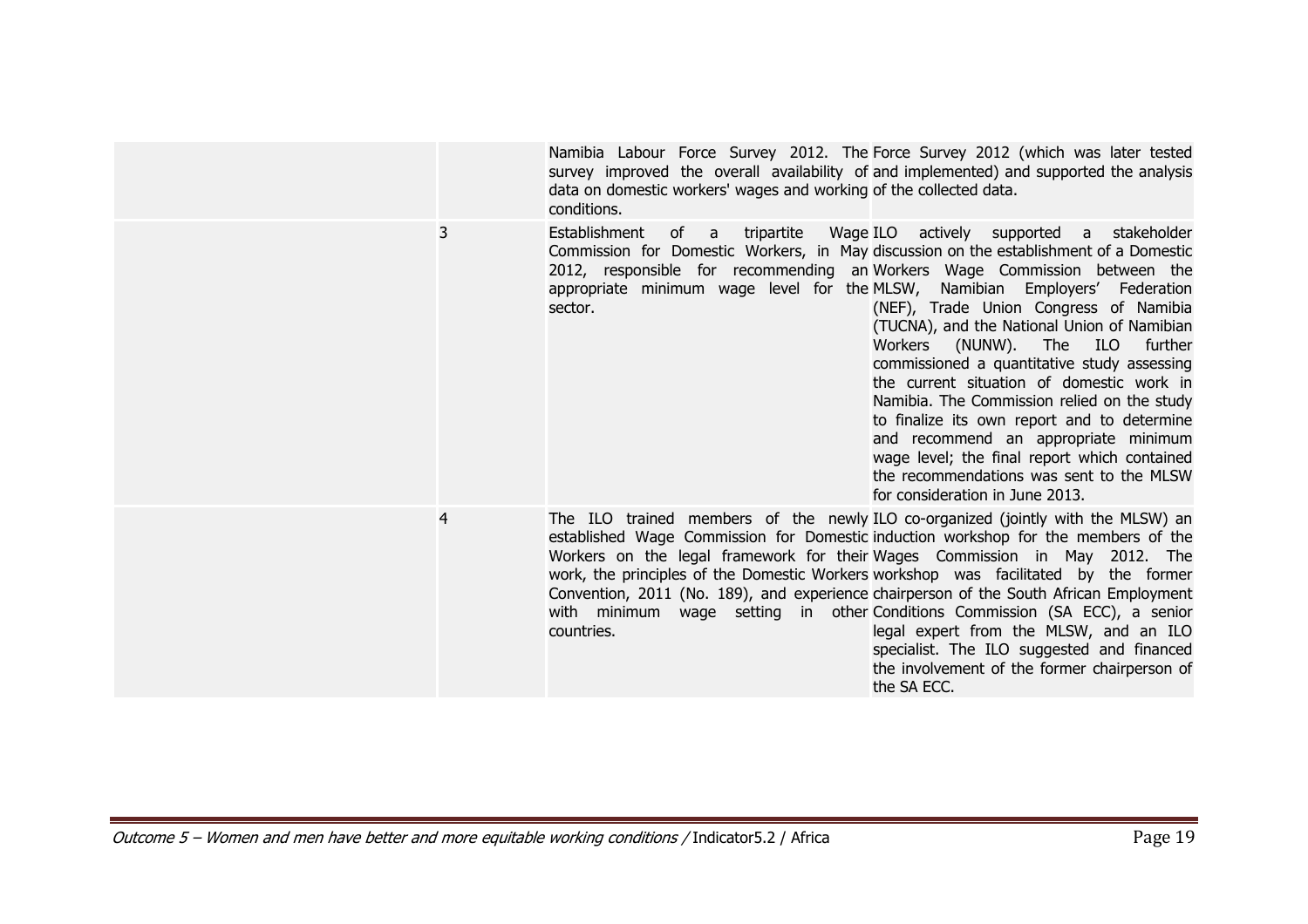| <b>Asia and the Pacific</b>                                                                                                                                                                                                       |              |                                                                                                                                                                                                                                                                                                                                                                                                                                                                                                                                                                                                                                                                                                                                                                                                                                  |  |
|-----------------------------------------------------------------------------------------------------------------------------------------------------------------------------------------------------------------------------------|--------------|----------------------------------------------------------------------------------------------------------------------------------------------------------------------------------------------------------------------------------------------------------------------------------------------------------------------------------------------------------------------------------------------------------------------------------------------------------------------------------------------------------------------------------------------------------------------------------------------------------------------------------------------------------------------------------------------------------------------------------------------------------------------------------------------------------------------------------|--|
| China/CHN153<br>Wage policy framework, in full<br>consideration of interplay<br>with<br>wage<br>negotiation at various levels, is improved with<br>a view to ensuring equitable distribution of<br>fruits of economic development | $\mathbf{1}$ | The Ministry of Human Resources and Social ILO provided technical advice on survey<br>Security (MOHRSS) piloted its new Compensation design, sampling method and data tabulation<br>Survey for Enterprises and Information Release throughout 2012. The MOHRSS incorporated<br>System (CSE) to improve availability of ILO suggestions into the survey's design and<br>comprehensive data on wages and the wage continued its collaboration with the ILO on the<br>distribution in China.<br>survey in 2013.                                                                                                                                                                                                                                                                                                                     |  |
|                                                                                                                                                                                                                                   | 4            | In collaboration with the All-China Federation of ILO co-financed the training,<br>presented<br>Trade-Unions (ACFTU), the ILO trained ACFTU information on relevant International Labour<br>members on principles of wage protection systems Standards (C95 and C173), and shared<br>and experiences made in various Chinese provinces international experience in the realm of wage<br>and at the global level (in May 2013).<br>protection. Experts from the International<br>Trade Union Confederation (ITUC) and from<br>ACV-CSC<br>(Belgian<br>trade<br>the<br>union<br>confederation) also contributed by sharing<br>their experience. The training informed<br>provincial and national ACFTU officials in their<br>creation of a roadmap on the future agenda<br>on wage protection at the conclusion of the<br>training. |  |
|                                                                                                                                                                                                                                   |              |                                                                                                                                                                                                                                                                                                                                                                                                                                                                                                                                                                                                                                                                                                                                                                                                                                  |  |
| Vietnam/VNM106<br>More effective wage fixing mechanism<br>designed to support Vietnam's reform process                                                                                                                            | $\mathbf{1}$ | The Ministry of Labour, Invalids and Social Affairs ILO assisted with the review of wage-related<br>(MOLISA) conducted a wage survey in 1000 data sources and the identification of the data<br>enterprises which collected data useful for gap in order to properly identify the data<br>adjustments in 2013. In needs required to support the development of<br>minimum wage<br>collaboration with government institutes, the wage guidelines and minimum wage fixing.<br>system of data collection and analysis was created, ILO further advised the MOLISA on the<br>particularly with a view to producing a national questionnaires to be used during the wage<br>wage report for the new National Wage Council.<br>survey.<br>Viet Nam Chamber of Commerce and Industry The ILO assisted with the design of the wage       |  |
|                                                                                                                                                                                                                                   |              | (VCCI) and the Viet Nam General Confederation of practice surveys conducted by the VGCL and                                                                                                                                                                                                                                                                                                                                                                                                                                                                                                                                                                                                                                                                                                                                      |  |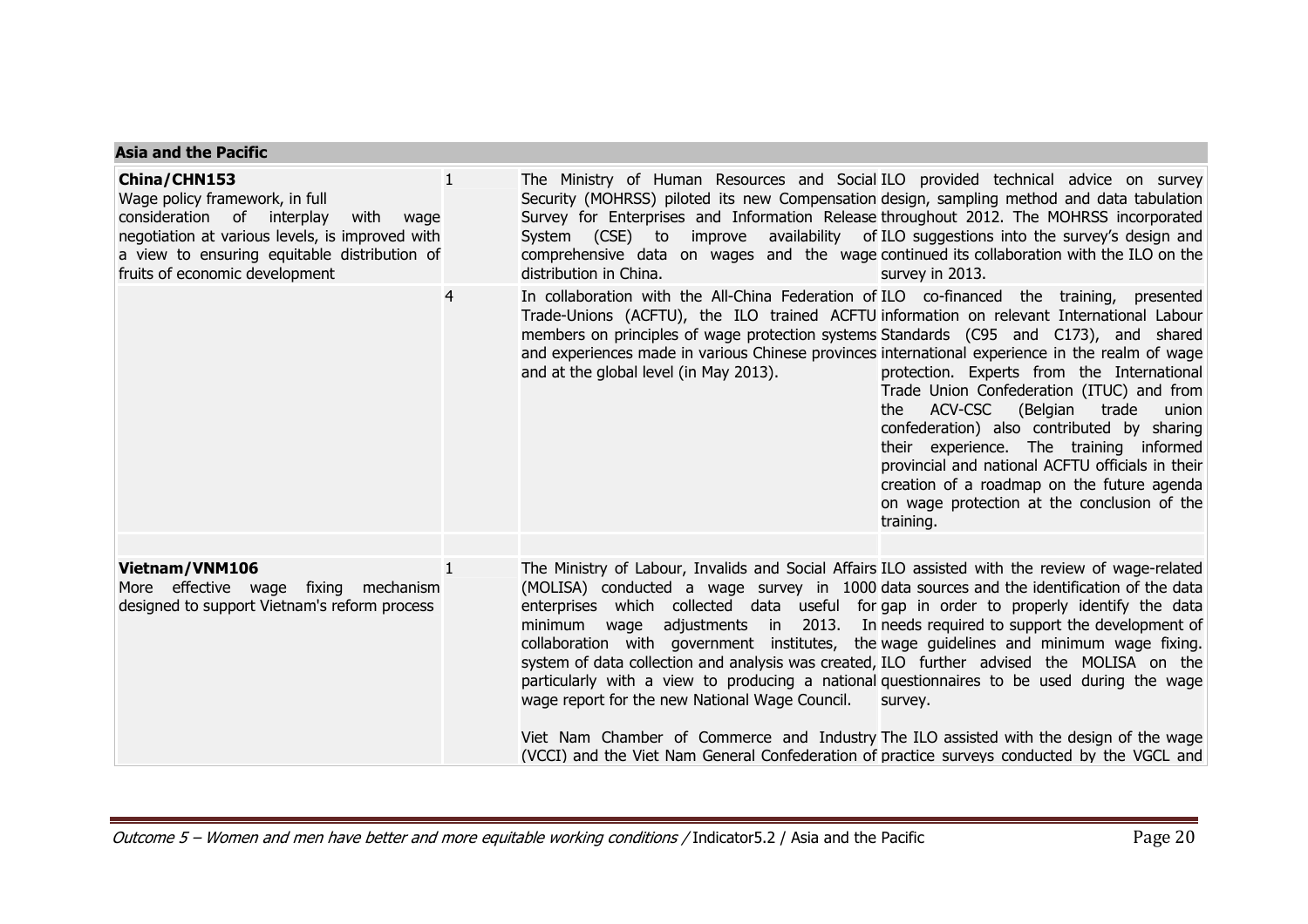|                | Labour (VGCL) conducted wage practice surveys in VCCI. The ILO also provided technical inputs<br>selected enterprises to facilitate collective and comments to their draft reports.<br>bargaining and wage negotiation at the enterprise<br>level.                                                                                                                                                                                                                                                                                                                                                                                                                                                                                                                                                                                                                                                                                                                                                                                                                                                                                                                                                                                                                                                                                                                                                                                                                                                                                                                                                                                                                                           |
|----------------|----------------------------------------------------------------------------------------------------------------------------------------------------------------------------------------------------------------------------------------------------------------------------------------------------------------------------------------------------------------------------------------------------------------------------------------------------------------------------------------------------------------------------------------------------------------------------------------------------------------------------------------------------------------------------------------------------------------------------------------------------------------------------------------------------------------------------------------------------------------------------------------------------------------------------------------------------------------------------------------------------------------------------------------------------------------------------------------------------------------------------------------------------------------------------------------------------------------------------------------------------------------------------------------------------------------------------------------------------------------------------------------------------------------------------------------------------------------------------------------------------------------------------------------------------------------------------------------------------------------------------------------------------------------------------------------------|
| $\overline{2}$ | Legislative framework advanced, as part of the The ILO provided reference materials on wage<br>revision of the Labour Act, especially through the guidelines and practices, inputs on the<br>inclusion of new provisions on wage setting and structure and principles of minimum wage<br>payment. More importantly, the revised law laws, and shared practices from other<br>established a tripartite National Wage Council, countries. It further provided legal advice<br>responsible for recommending regional minimum regarding the organizational structure and<br>wages to the Government from 2013.<br>working regulations for the National Wage<br>Council.<br>The establishment and<br>laws<br>The MOLISA approved an action plan which governing the new wage council largely<br>established a drafting committee to develop and reflected the technical advice, legal expertise,<br>edit a new minimum wage law. The new law is and reference materials provided by the ILO.<br>designed to improve transparency, involve tripartite<br>partners from the newly established National Wage In addition, the ILO commissioned five studies<br>Council, expand the legal coverage of minimum on: minimum living needs, wage trends, the<br>wages, and ensure minimum living needs of wage structure, the piece rate system and the<br>employees and their families.<br>hourly minimum wage, and the impact of the<br>minimum wage on employment and the<br>average wage. Those studies assisted<br>minimum wage fixing for 2013 and they also<br>served as inputs for the Government's drafting<br>of an overall reform plan on wages and the<br>social security system for 2013-20. |
| 3              | Joint ministries including the Ministry of Labour - ILO provided reference materials and policy<br>Invalids and Social Affairs (MoLISA), the Ministry of advice concerning wage-setting in the public<br>Home Affairs, and the Ministry of Finance sector. It also served as a technical reference<br>submitted a second draft of the Plan for Wage during the workshop on public sector wages<br>System Reform to the National Assembly for organized by the National Assembly in<br>appraisal. Key components of this plan involved the December 2012. Policy advice provided by the<br>reform of the civil service pay system.<br>ILO was appreciated by constituents and                                                                                                                                                                                                                                                                                                                                                                                                                                                                                                                                                                                                                                                                                                                                                                                                                                                                                                                                                                                                                 |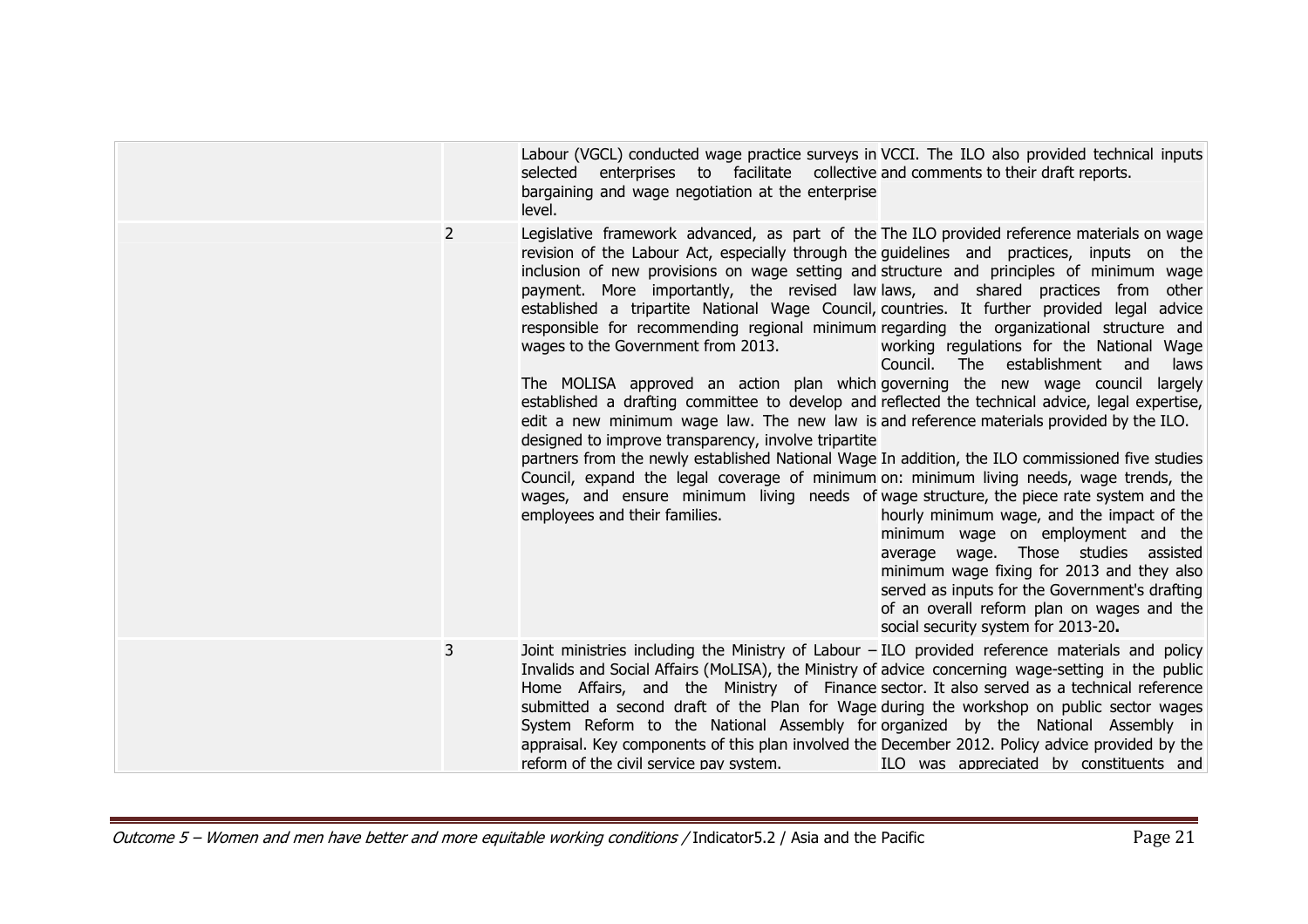|                                                                                                                                            |   | VGCL undertook wage negotiations and wage<br>adjustments at the enterprise level, in a ILO staff served as resource staff throughout<br>coordinated manner, with the active and real the entire developmental process which led to<br>participation of workers.                                                                                                                                                                                                 | incorporated into the draft.<br>the negotiations.                                                                                                                                                                                                                                                                                                                                                                                                                                                                                                                                                                              |
|--------------------------------------------------------------------------------------------------------------------------------------------|---|-----------------------------------------------------------------------------------------------------------------------------------------------------------------------------------------------------------------------------------------------------------------------------------------------------------------------------------------------------------------------------------------------------------------------------------------------------------------|--------------------------------------------------------------------------------------------------------------------------------------------------------------------------------------------------------------------------------------------------------------------------------------------------------------------------------------------------------------------------------------------------------------------------------------------------------------------------------------------------------------------------------------------------------------------------------------------------------------------------------|
|                                                                                                                                            | 4 | ILO trained members of the National Wage Council A technical working group, in which ILO<br>through a series of activities including policy experts participated (DWT Bangkok and<br>workshops with key policymakers, a visit to see TRAVAIL), formed to guide the National Wage<br>how other relevant countries' wage councils Council through its initial development.<br>function, and regional training courses (organized<br>in collaboration with Turin). | ILO coordinated an "experience-exchange"<br>between the National Wage Council (NWC) in<br>Viet Nam and existing wage councils in other<br>relevant countries; the activity improved NWC<br>members' understanding of how different<br>wage councils function.                                                                                                                                                                                                                                                                                                                                                                  |
| <b>Philippines/PHL128</b><br>National and local wage bodies and social<br>partners develop sound wage policy, including<br>on minimum wage | 4 | The ILO trained constituents on effective wage As part of capacity building efforts for<br>policies during several trainings held during 2012-constituents, the ILO provided training on<br>13 at the global and national level.                                                                                                                                                                                                                                | minimum wage-setting and minimum wages<br>and productivity for trade unions in October<br>2012 (about 25 participants). It also gave<br>presentations on minimum wages and<br>productivity in the ASEAN region in a training<br>organized by the Employers' Confederation of<br>the Philippines (ECOP) in October 2012 (about<br>25 participants). In addition, the ILO<br>conducted a global training on effective wage<br>policies and collective bargaining organized<br>with the ITC TURIN in both Turin and<br>Singapore in July and November 2012 (of all<br>participants, 3 were wage experts from the<br>Philippines). |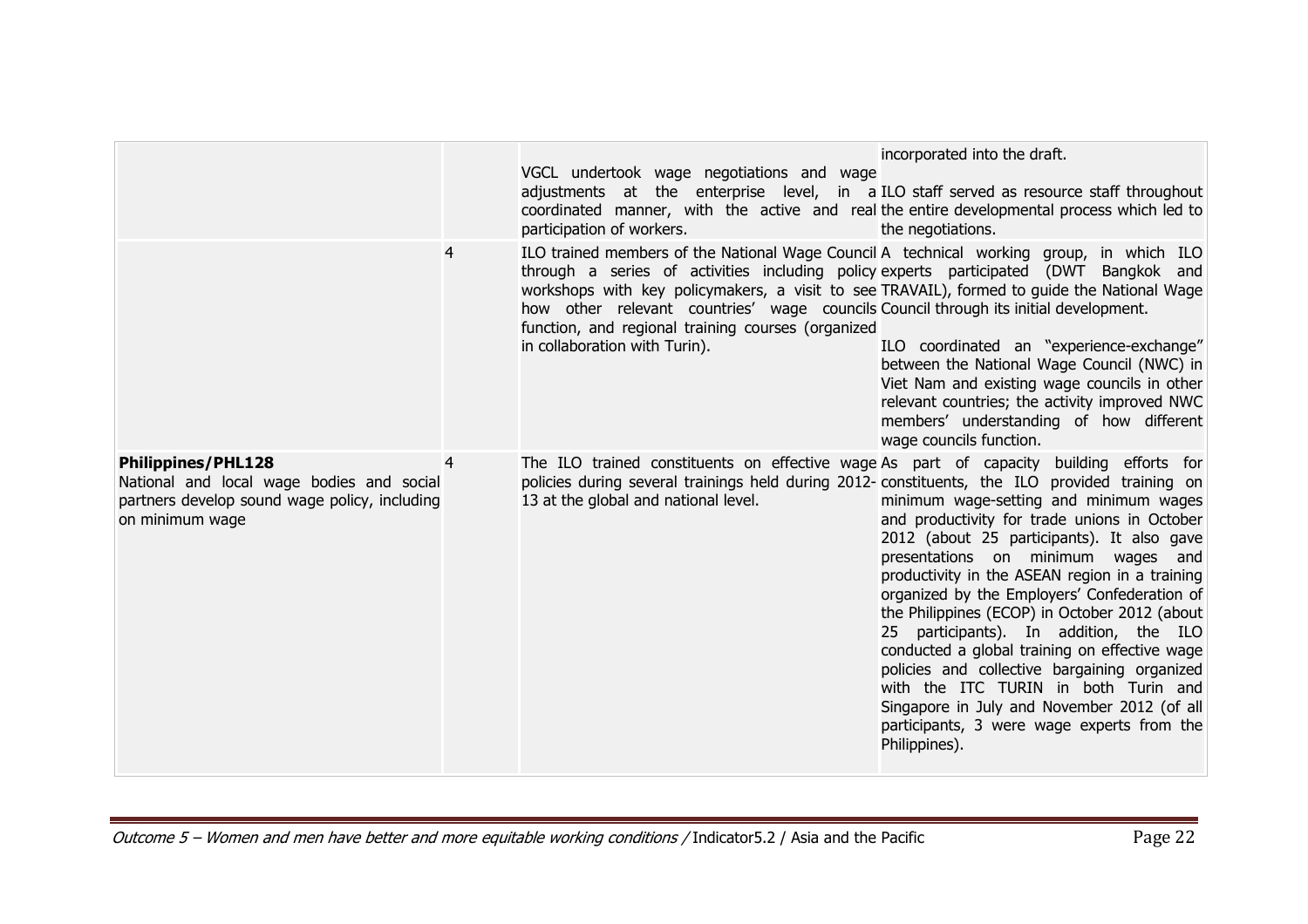# Outcome 5 – Women and men have better and more equitable working conditions / Indicator 5.2 / Europe Page 23 Page 23

**Europe**